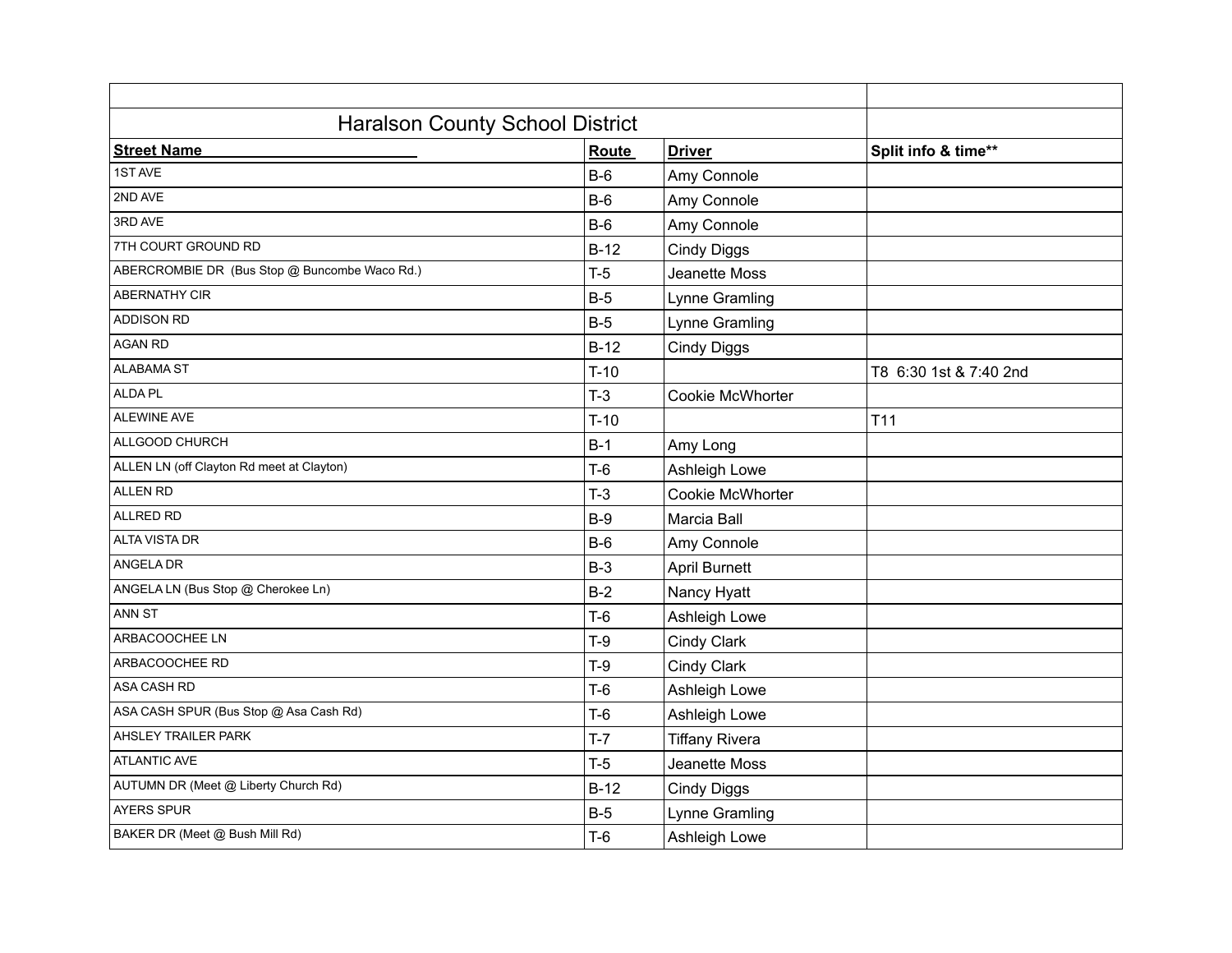| BALL PARK LN (Meet @ Ball Park Rd)                          | $B-2$  | Nancy Hyatt           |                       |
|-------------------------------------------------------------|--------|-----------------------|-----------------------|
| <b>BALL PARK RD</b>                                         | $B-2$  | Nancy Hyatt           |                       |
| BARGE TALLAPOOSA RD (Meet @ Shiloh Church Rd)               | $T-8$  | Cheyenne Sheriff      |                       |
| BARNWELL PL(meet at Cedartown Ave)                          | $T-2$  | Marika Browne         |                       |
| <b>BATES RD</b>                                             | $T-7$  | <b>Tiffany Rivera</b> |                       |
| <b>BAXTER CUTOFF</b>                                        | $B-14$ | <b>Brandi Hughes</b>  |                       |
| <b>BAXTER RD</b>                                            | $B-8$  | Adriana Pinder        | B-3 6:30 1st 7:55 2nd |
| <b>BEAR CREEK RD</b>                                        | $B-2$  | Nancy Hyatt           |                       |
| BEAVER RUN CT                                               | $T-7$  | <b>Tiffany Rivera</b> |                       |
| <b>BEAVER RUN RD</b>                                        | $T-7$  | <b>Tiffany Rivera</b> |                       |
| <b>BEELN</b>                                                | $B-8$  | Adriana Pinder        | B-3 6:30 1st 7:55 2nd |
| BEECH CREEK RD(we do not travel gravel part)                | $T-2$  | Marika Browne         |                       |
| Ben Davis Rd (Road not traveled B-1 p/u @ Rocmart Rd)       | $B-1$  | Amy Long              |                       |
| Ben Davis Rd (Road not traveled B-9 p/u @ End of Ben Davis) | $B-9$  | Marcia Ball           |                       |
| <b>BENEFIELD DR</b>                                         | $T-8$  | Cheyenne Sheriff      |                       |
| BENNETT RD (meet at Hwy 78)                                 | $T-5$  | Jeanette Moss         |                       |
| <b>BENNETT RD (Buchanan)</b>                                | $B-5$  | Lynne Gramling        |                       |
| Bentley Rd( meet @ Rockmart Rd)                             | $B-1$  | Amy Long              |                       |
| <b>BERLIN ST</b>                                            | $T-2$  | Marika Browne         |                       |
| <b>BETHANY CHURCH RD</b>                                    | $T-2$  | Marika Browne         |                       |
| <b>BETHANY ST</b>                                           | $T-2$  | Marika Browne         |                       |
| BETHLEHEM CHURCH RD                                         | $B-5$  | Lynne Gramling        |                       |
| BIGGERS RD (meet @ Ballpark Rd)                             | $B-2$  | Nancy Hyatt           |                       |
| BILL GENTRY RD (meet @ Rockmart Rd)                         | $B-1$  | Amy Long              |                       |
| Bill Ploof Rd (meet @ Coppermine RD)                        | $B-1$  | Amy Long              |                       |
| <b>BISHOP CIR</b>                                           | $T-5$  | Jeanette Moss         |                       |
| <b>BLUE MOUNTAIN RD</b>                                     | $T-3$  | Cookie McWhorter      |                       |
| <b>BLUE RD</b>                                              | $T-4$  | Cheyanda Clarke       |                       |
| <b>BLUEBIRD LN</b>                                          | $T-3$  | Cookie McWhorter      |                       |
| BOB CARROLL RD (meet @Waddell Rd)                           | $B-10$ | Laura Wilson          |                       |
| <b>BOBBY ROBINSON RD</b>                                    | $B-4$  | John Butler           |                       |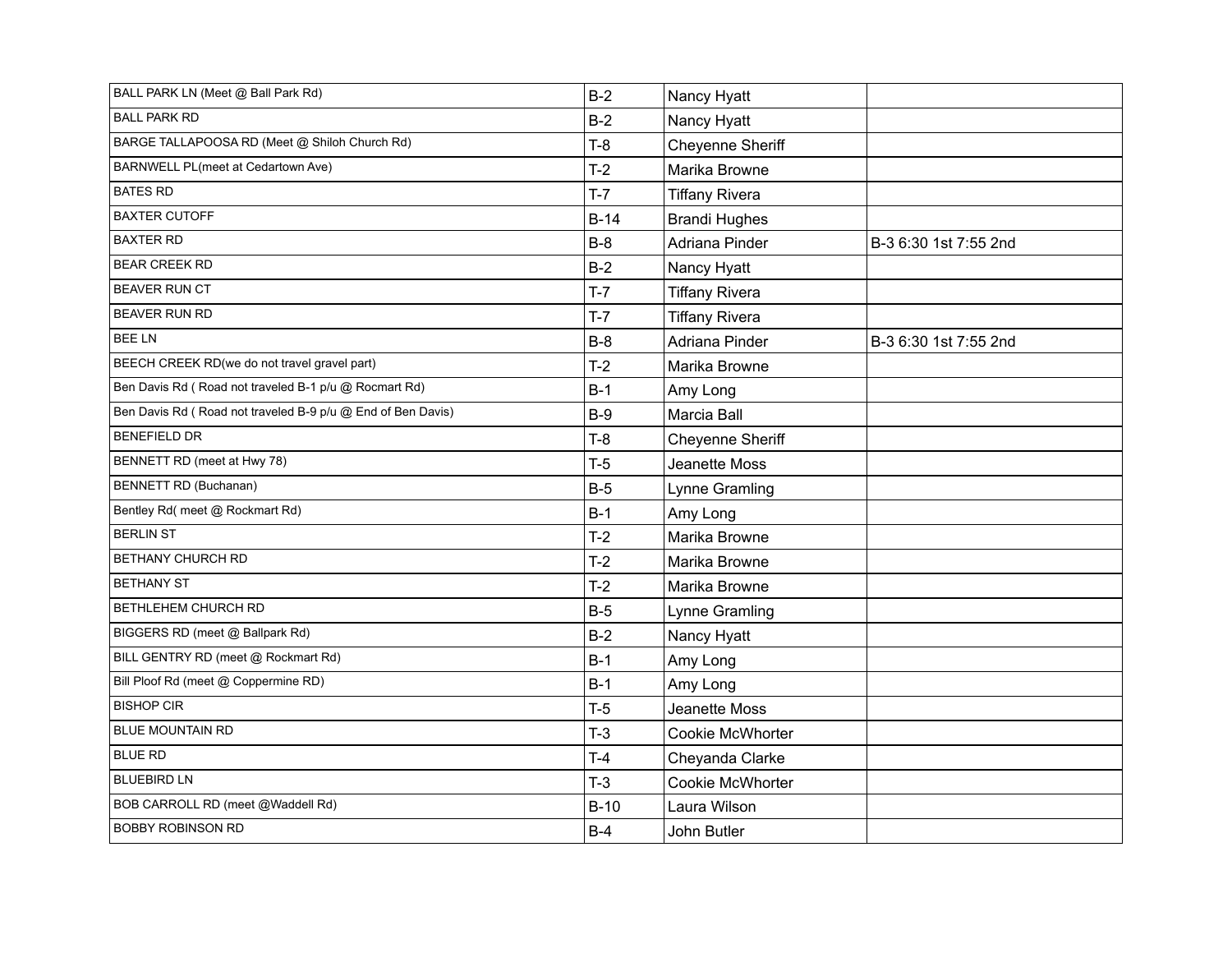| <b>BOBO RD</b>                               | $T-1$  | Autumn Dyer             |                          |
|----------------------------------------------|--------|-------------------------|--------------------------|
| <b>BOLLEN RD</b>                             | $B-1$  | Amy Long                |                          |
| <b>BOULEVARD ST</b>                          | $T-10$ |                         |                          |
| <b>BOWDEN ST</b>                             | $T-2$  | April Brown             |                          |
| <b>BOWDON ST (Waco)</b>                      | $T-5$  | Jeanette Moss           |                          |
| <b>BRAD ST</b>                               | $T-11$ | Jeff Claxton            |                          |
| <b>BRADLEY RD</b>                            | $B-5$  | Lynne Gramling          |                          |
| <b>BRANNON RD</b>                            | $B-2$  | Nancy Hyatt             |                          |
| <b>BRITTNEY DR</b>                           | $B-8$  | Adriana Pinder          | B-11 6:30 1st 7:45 2nd   |
| <b>BROAD ST</b>                              | $T-3$  | <b>Cookie McWhorter</b> |                          |
| <b>BROCK ST</b>                              | $T-10$ |                         | T-7 6:35 1st 7:40 2nd    |
| <b>BROOKE ST</b>                             | $T-10$ |                         | T-11 6:35 1st & 7:40 2nd |
| BROOKSHIRE DR (meet at 78)                   | $B-3$  | <b>April Burnett</b>    |                          |
| <b>Browning Rd</b>                           | $B-1$  | Amy Long                |                          |
| <b>BRUCE ST</b>                              | $T-9$  | Cindy Clark             |                          |
| <b>BUCHANAN BYP</b>                          | $B-8$  | Adriana Pinder          | B-6 6:00 1st 7:00 2nd    |
| BUCK LN (Meet @ Riverside Ln)                | $T-3$  | <b>Cookie McWhorter</b> |                          |
| BUDAPEST CEMETERY RD (Meet @ Budapest Rd)    | $T-11$ | Jeff Claxton            |                          |
| <b>BUDAPEST RD</b>                           | $T-11$ | <b>Jeff Claxton</b>     |                          |
| <b>BUNCOMBE WACO RD</b>                      | $T-5$  | Jeanette Moss           |                          |
| <b>BURGESS RD</b>                            | $T-8$  | Cheyenne Sheriff        |                          |
| <b>BUSH MILL RD</b>                          | $T-6$  | Ashleigh Lowe           |                          |
| BUSINESS 27 (/from Hwy 27 to Van Wert)       | $B-5$  | Lynne Gramling          |                          |
| BUSINESS 27 (Van Wert To Hwy 27 @ RR Tracks) | $B-6$  | Amy Connole             |                          |
| <b>BUTLER LN</b>                             | $B-14$ | <b>Brandi Hughes</b>    |                          |
| CANDY DR (Meet @ Holcombe Rd)                | $B-2$  | Nancy Hyatt             |                          |
| CANDY KITCHEN RD                             | $B-3$  | <b>April Burnett</b>    |                          |
| Carden Acres TP (Meet @ Hurst Mill Rd)       | $B-14$ | <b>Brandi Hughes</b>    |                          |
| CARDINAL LN (meet at Old Bushmill)           | $B-6$  | Amy Connole             |                          |
| CARLTON JOHNSON RD                           | $T-8$  | <b>Cheyenne Sheriff</b> |                          |
| CARNES RD (Meet @ James Wood Rd)             | $T-2$  | Marika Browne           |                          |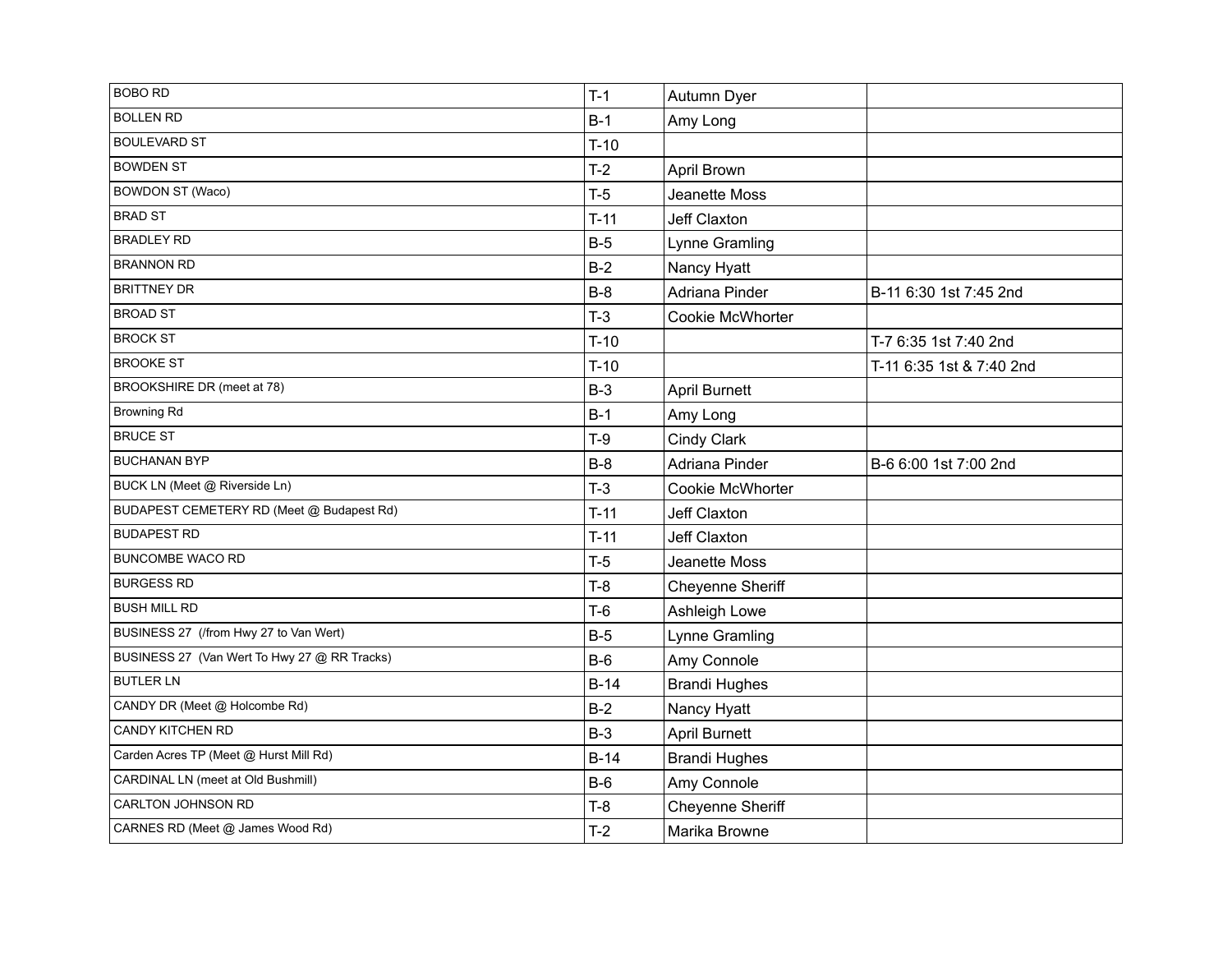| <b>CARROLLTON ST</b>               | $T-5$           | Jeanette Moss         |                          |
|------------------------------------|-----------------|-----------------------|--------------------------|
| <b>CASH LN</b>                     | $B-12$          | <b>Cindy Diggs</b>    |                          |
| CASHTOWN RD (morgan Rd to Agan Rd) | $B-12$          | <b>Cindy Diggs</b>    |                          |
| CASHTOWN RD (Ga-120 to Morgan Rd)  | $B-10$          | Laura Wilson          |                          |
| CASHTOWN RD (Agan Rd to Hwy 78)    | $B-11$          | Rhonda Simpson        |                          |
| <b>CAUSEY RD</b>                   | $B-10$          | Laura Wilson          |                          |
| CEDAR LN (Meet @ Highpoint Rd)     | $B-4$           | John Butler           |                          |
| <b>CEDARTOWN AVE</b>               | $T-2$           | Marika Browne         |                          |
| CEMETERY CIR (Meet @ Business 27)  | $B-5$           | Lynne Gramling        |                          |
| <b>CEMETERY RD</b>                 | $T-5$           | Jeanette Moss         |                          |
| CENTER POINT RD                    | $B-14$          | <b>Brandi Hughes</b>  |                          |
| CHANDLER RD(meet at thomas Rd)     | $T-7$           | <b>Tiffany Rivera</b> |                          |
| CHEROKEE CIR                       | $B-2$           | Nancy Hyatt           |                          |
| CHEROKEE DRIVE                     | $T-2$           | Marika Browne         |                          |
| CHEROKEE LANE                      | $B-2$           | Nancy Hyatt           |                          |
| CHESTNUT ST                        | $T-9$           | Cindy Clark           | T <sub>3</sub>           |
| Christian Academy                  | $T-9$           | Cindy Clark           | T <sub>4</sub>           |
| <b>CHRISTIAN ST</b>                | T <sub>10</sub> |                       | T11                      |
| CHURCH RD                          | $B-5$           | Lynne Gramling        |                          |
| CHURCH ST (Meet @ Business 27)     | $B-6$           | Amy Connole           |                          |
| <b>CLACKUM RD</b>                  | $T-8$           | Cheyenne Sheriff      |                          |
| <b>CLAY RD</b>                     | $T-4$           | Cheyanda Clarke       |                          |
| <b>CLAYTON DR</b>                  | $T-6$           | Ashleigh Lowe         |                          |
| CLEVELAND ST                       | $T-10$          |                       | T-11 6:40 1st & 7:40 2nd |
| CLUB RD                            | $B-4$           | John Butler           |                          |
| <b>CLUETT ST</b>                   | $B-6$           | Amy Connole           |                          |
| COALSON CORNER RD                  | $B-1$           | Amy Long              |                          |
| <b>COGGINS RD</b>                  | $T-3$           | Cookie McWhorter      |                          |
| COLLEGE CIR                        | $B-6$           | Amy Connole           |                          |
| Commerce PI                        | $T-8$           | Cheyenne Sheriff      |                          |
| <b>COMMERCIAL ST</b>               | $T-5$           | Jeanette Moss         |                          |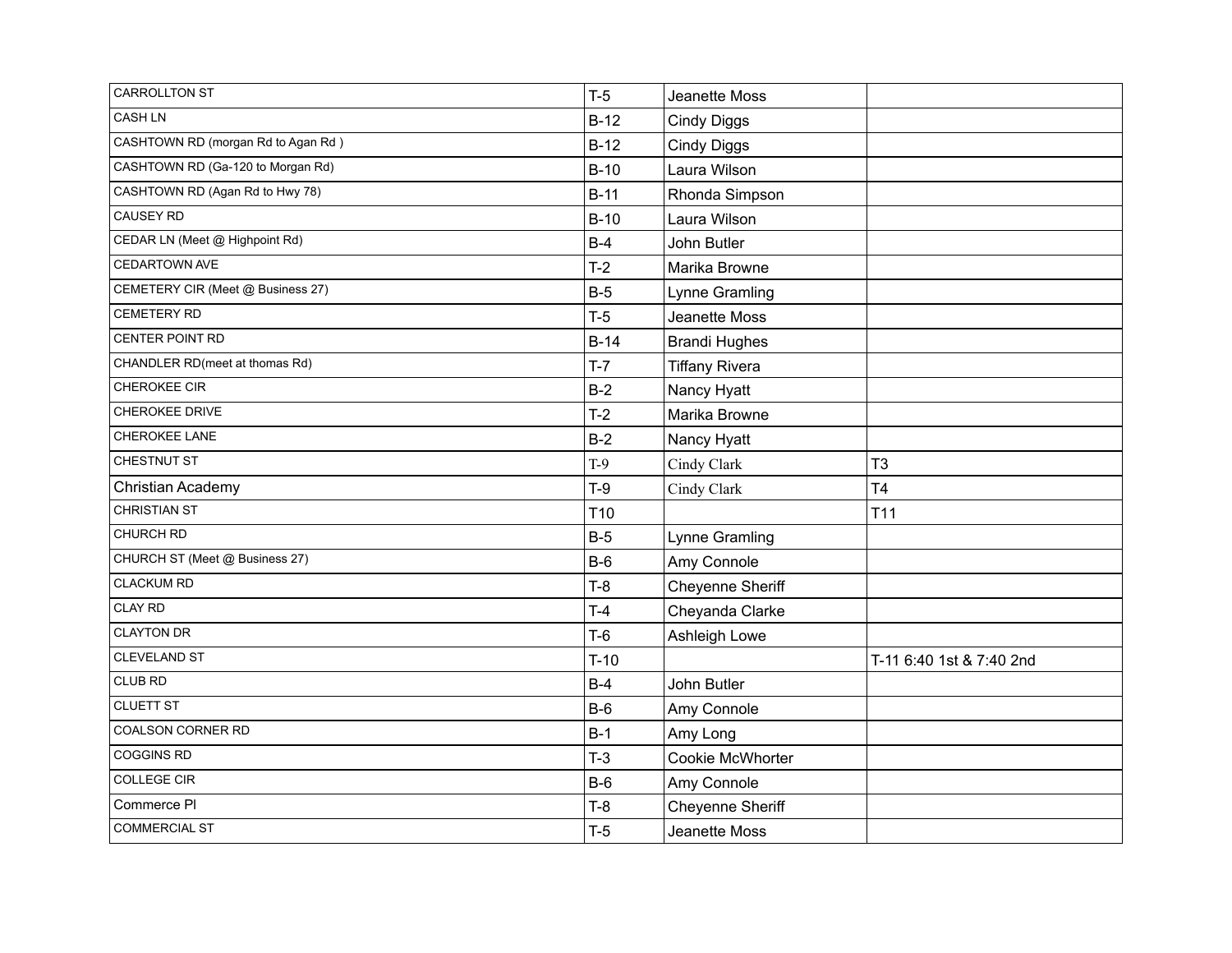| CONNECTICUT AVE                                | $T-10$ |                       | T-11 6:40 1st & 7:40 2nd |
|------------------------------------------------|--------|-----------------------|--------------------------|
| COOK ST                                        | $T-9$  | Cindy Clark           | T <sub>4</sub>           |
| <b>COPPERMINE RD</b>                           | $B-1$  | Amy Long              |                          |
| CORINTH FIVE POINTS RD                         | $B-9$  | Marcia Ball           |                          |
| CORINTH POSEYVILLE RD (Morgan Rd to Baxter Rd) | $B-8$  | Adriana Pinder        | B14 6:40 1st 7:40 2nd    |
| CORINTH POSEYVILLE RD (Ga-120 To Morgan Rd)    | $B-13$ | Tonya Barfield        |                          |
| COURT HOUSE DR                                 | $B-6$  | Amy Connole           |                          |
| COYOTE TRL (meet@Beaver Run Pavillion)         | $T-7$  | <b>Tiffany Rivera</b> |                          |
| <b>CRABAPPLE LN</b>                            | $B-11$ | Rhonda Simpson        | <b>B12</b>               |
| CRAVE ST                                       | $T-6$  | Ashleigh Lowe         |                          |
| <b>CREEK DR</b>                                | $T-2$  | Marika Browne         |                          |
| CREST AVE                                      | $T-10$ |                       | T-11 6:40 1st & 7:40 2nd |
| CROSSROADS CHURCH RD                           | $T-1$  | Autumn Dyer           |                          |
| <b>CW SMITH CIR</b>                            | $B-11$ | Rhonda Simpson        | <b>B12</b>               |
| <b>DANIEL RD</b>                               | $T-10$ |                       | T-5 6:40 1st & 7:45 2nd  |
| <b>DANIEL ST</b>                               | $T-10$ |                       | T-7 6:35 1st & 7:40 2nd  |
| DAVIS PL                                       | $T-9$  | Cindy Clark           | T7                       |
| DAVIS RD (meet @Cook St)                       | $T-9$  | Cindy Clark           | T <sub>4</sub>           |
| <b>DEAN ST</b>                                 | $T-10$ |                       | T-11 6:40 1st & 7:40 2nd |
| <b>DEBORA ST</b>                               | $T-6$  | Ashleigh Lowe         |                          |
| <b>DECATUR ST</b>                              | $T-10$ |                       | T <sub>11</sub>          |
| <b>DEFNALL RD</b>                              | $B-3$  | <b>April Burnett</b>  |                          |
| <b>DEHUNT DR</b>                               | $B-7$  | Patti Parker          |                          |
| <b>DENNY PARK</b>                              | $B-7$  | Patti Parker          |                          |
| DEPOT ST - Buchanan                            | $B-6$  | Amy Connole           |                          |
| DEPOT ST - Waco                                | $T-5$  | Jeanette Moss         |                          |
| DEWEY ST                                       | $T-10$ |                       | T-11 6:40 1st & 7:40 2nd |
| <b>DODSON ST</b>                               | $B-6$  | Amy Connole           |                          |
| DOE VALLEY DR                                  | $T-4$  | Cheyanda Clark        |                          |
| DOGWOOD CIR (meet @US-78)                      | $T-9$  | Cindy Clark           | T7                       |
| DOGWOOD CT (meet @US-78)                       | $T-9$  | Cindy Clark           | T7                       |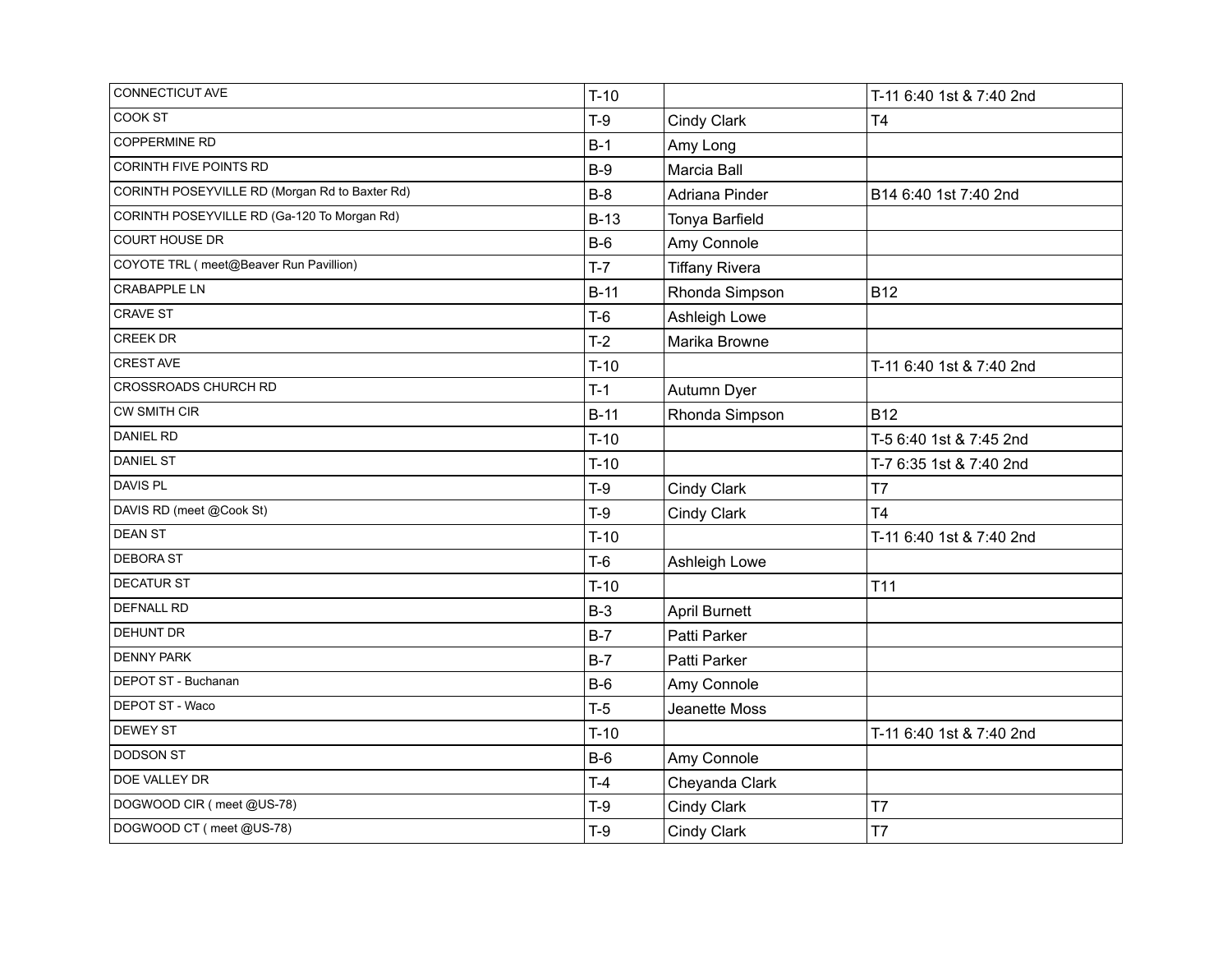| DOGWOOD DR (meet @Jacksonville Rd) | $B-7$           | Patti Parker     |                         |
|------------------------------------|-----------------|------------------|-------------------------|
| DOGWOOD ST                         | $B-6$           | Amy Connole      |                         |
| DOGWOOD TR                         | $B-2$           | Nancy Hyatt      |                         |
| DR KING RD                         | $T-8$           | Cheyenne Sheriff |                         |
| <b>DRIVER LN</b>                   | $B-7$           | Patti Parker     |                         |
| DRIVER RD (meet @Jacksonville Rd)  | $B-7$           | Patti Parker     |                         |
| DUDLEY RD                          | $T-2$           | Marika Browne    |                         |
| <b>DUKE ST</b>                     | $T-2$           | Marika Browne    |                         |
| <b>DUNCAN RD</b>                   | $T-1$           | Autumn Dyer      |                         |
| DUNKLIN RD (Meet @Steadman Rd)     | $T-1$           | Autumn Dyer      |                         |
| <b>DUNSON RD</b>                   | $T-3$           | Cookie McWhorter |                         |
| E ALABAMA ST                       | $T-10$          |                  | T-8 6:40 1st & 7:40 2nd |
| E CHURCH RD                        | $B-4$           | John Butler      |                         |
| E HEAD AVE                         | $B-6$           | Amy Connole      |                         |
| E LIPHAM ST                        | $T-9$           | Cindy Clark      | T7                      |
| E LYON ST                          | $T-10$          |                  | T <sub>11</sub>         |
| E MILL ST                          | T <sub>10</sub> | Cindy Clark      | T <sub>3</sub>          |
| E SIDE DR                          | $T-2$           | Marika Browne    |                         |
| EADY RD                            | $T-6$           | Ashleigh Lowe    |                         |
| <b>EASTERN AVE</b>                 | $T-3$           | Cookie McWhorter |                         |
| <b>EAVES BRIDGE RD</b>             | $B-4$           | John Butler      |                         |
| <b>EAVES DR</b>                    | $B-10$          | Laura Wilson     |                         |
| EAVES RD                           | $T-6$           | Ashleigh Lowe    |                         |
| ED CHURCH RD                       | $B-4$           | John Butler      |                         |
| EDGAR BELL RD                      | $T-3$           | Cookie McWhorter |                         |
| EDGAR RHODES RD                    | $T-2$           | Marika Browne    |                         |
| EDNA RD                            | $B-9$           | Lynne Gramling   |                         |
| EDWARD RD (meet at coppermine)     | $B-1$           | Amy Long         |                         |
| EDWARDS Dr                         | $B-10$          | Laura Wilson     |                         |
| <b>EMERALD LN</b>                  | $T-6$           | Ashleigh Lowe    |                         |
| <b>ESTAVANKO RD</b>                | $B-6$           | Amy Connole      |                         |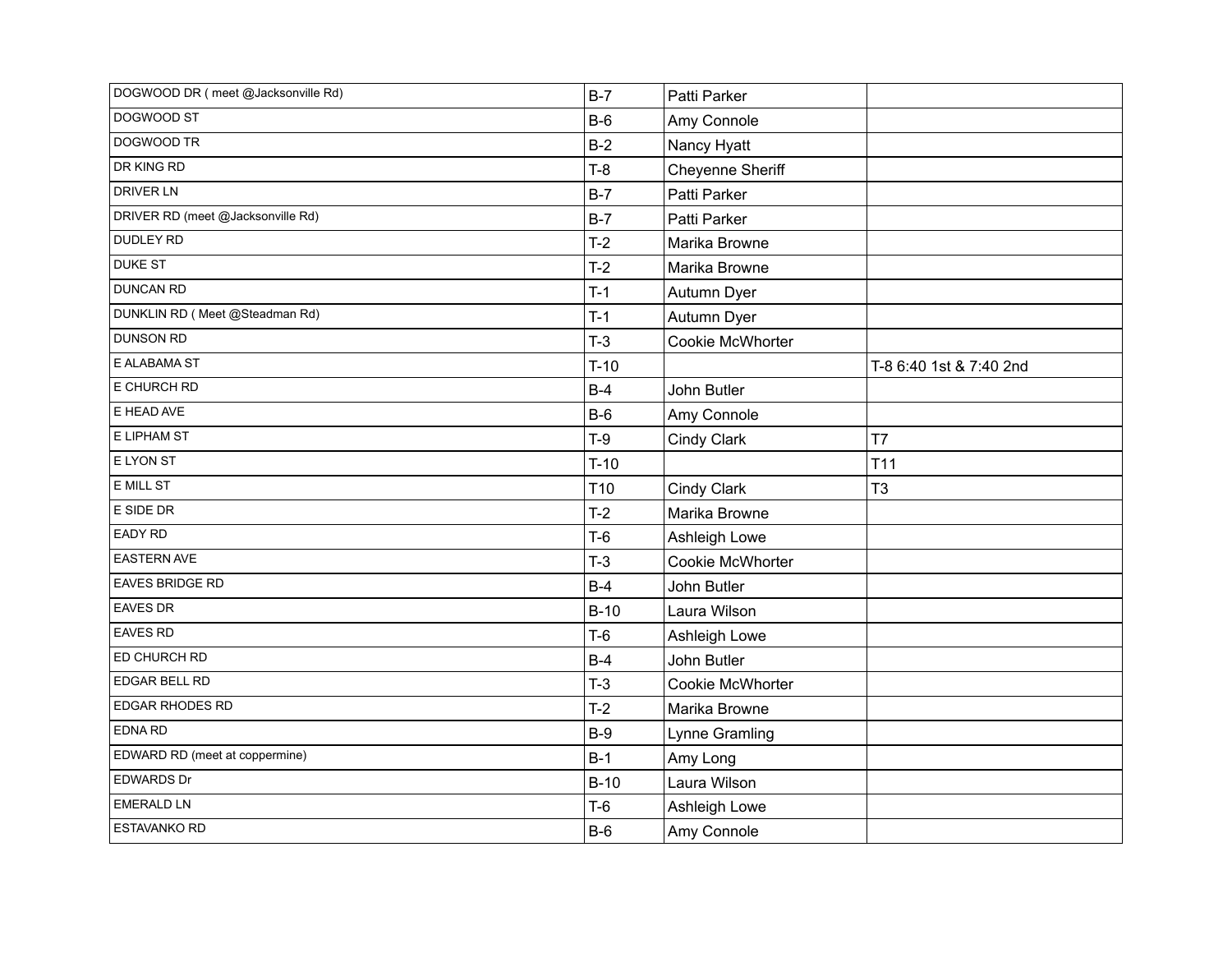| ESTEP RD (meet @ Rockmart Rd)                                           | $B-1$           | Amy Long           |                         |
|-------------------------------------------------------------------------|-----------------|--------------------|-------------------------|
| EVANS ST (meet @W Atlanta St)                                           | $T-9$           | Cindy Clark        |                         |
| <b>EVELYN S WADE BLVD</b>                                               | $B-6$           | Amy Connole        |                         |
| <b>FALCON DR</b>                                                        | $T-2$           | Marika Browne      |                         |
| <b>FAYE ST</b>                                                          | $T-2$           | Marika Browne      |                         |
| FELTON ROCKMART RD (27 to Mt View Rd)                                   | $B-5$           | Lynne Gramling     |                         |
| FELTON ROCKMART RD (Mt View Rd to Co Line)                              | $B-4$           | John Butler        |                         |
| <b>FENT SUMMERVILLE RD</b>                                              | $B-4$           | John Butler        |                         |
| FIVE POINTS RD                                                          | $B-9$           | Marcia Ball        |                         |
| <b>FLOYD RD</b>                                                         | $B-4$           | John Butler        |                         |
| <b>FOLSUM RD</b>                                                        | $T-1$           | Autumn Dyer        |                         |
| <b>FOREST HEIGHTS RD</b>                                                | $B-9$           | Marcia Ball        | <b>B2</b>               |
| FOSTER DR (meet at Corinth Poseyville Rd)                               | $B-8$           | Adriana Pinder     | B11 6:30 1st 7:45 2nd   |
| FOSTER LN (meet at Corinth Poseyville Rd)                               | $B-8$           | Adriana Pinder     | B11 6:30 1st 7:45 2nd   |
| <b>FOURTH ST</b>                                                        | $B-5$           | Lynne Gramling     |                         |
| FRANCES WHITE RD (Ga 120 to Loftus Rd and those few houses past Loftis) | $B-2$           | Nancy Hyatt        |                         |
| FRANCES WHITE RD (Newborn Rd to Rockmart Rd)                            | $B-9$           | <b>Marcia Ball</b> | <b>B1</b>               |
| <b>FREEMAN ST</b>                                                       | $T-10$          |                    | T <sub>11</sub>         |
| FRIENDSHIP CHURCH RD                                                    | $B-9$           | Marcia Ball        | <b>B1</b>               |
| <b>FRIERSON ST</b>                                                      | T <sub>10</sub> |                    | T <sub>8</sub>          |
| GA-100 (Bypass to Carroll Co Line)                                      | $T-8$           | Cheyenne Sheriff   |                         |
| GA-100 (Bypass to Lipham/Alabama St)                                    | $T-10$          |                    | T-8 6:40 1st & 7:40 2nd |
| GA-100 (120/Broad St to Dudley Rd)                                      | $T-2$           | Marika Browne      |                         |
| GA-100 (Dudley Rd to Polk County)                                       | $T-1$           | Autumn Dyer        |                         |
| GA-100 (Robertson Ave)                                                  | T9              | Cindy Clark        | T <sub>11</sub>         |
| GA-100 Bypass                                                           | $T-10$          |                    |                         |
| GA-113 (from Morgan Rd to Haralson County Line)                         | $B-13$          | Tonya Barfield     |                         |
| Ga-113 (from Morgan Rd to Ga-120)                                       | $B-10$          | Laura Wilson       |                         |
| GA-120 (High School to Bus 27)                                          | $B-7$           | Patti Parker       |                         |
| GA-120 (Bus 27 to Buchanan Bypass)                                      | $B-8$           | Adriana Pinder     | B-6 6:00 1st 7:05 2nd   |
| GA-120 (Rockmart Rd to Francis White Rd)                                | $B-2$           | Nancy Hyatt        |                         |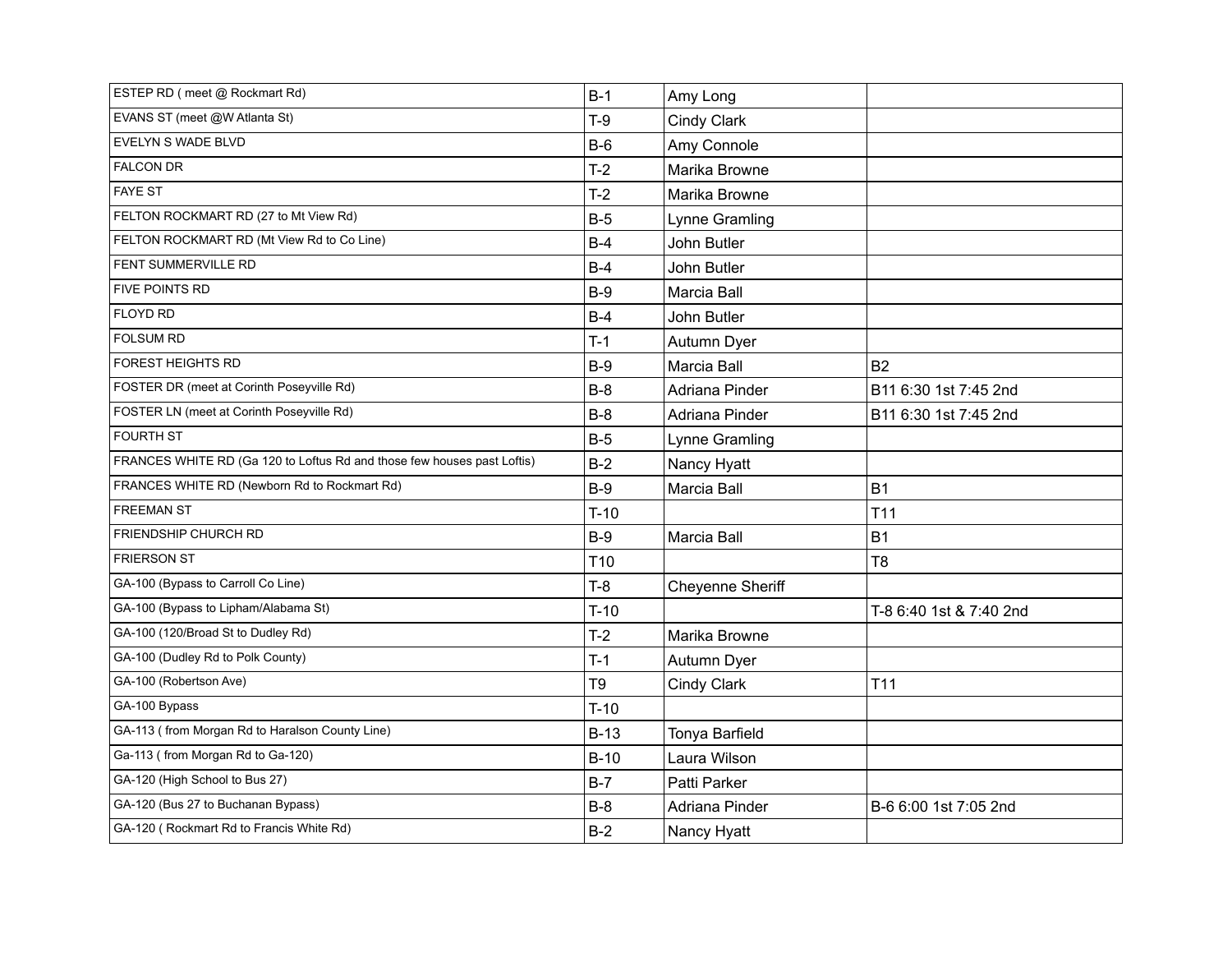| GA-120 (Francis White Rd to Paulding Co line) | $B-10$ | Laura Wilson          |                         |
|-----------------------------------------------|--------|-----------------------|-------------------------|
| GA-16                                         | $T-8$  | Cheyenne Sheriff      |                         |
| <b>GARLAND DR</b>                             | $T-6$  | Ashleigh Lowe         |                         |
| GARNER RD (at Morgan rd)                      | $B-13$ | Tonya Barfield        |                         |
| GARNER RD (at Abernathy Rd)                   | $B-5$  | Lynne Gramling        |                         |
| <b>GARNER RD (At Eaves Bridge)</b>            | $B-4$  | John Butler           |                         |
| <b>GENE WILLIAMS RD</b>                       | $T-4$  | Cheyanda Clarke       |                         |
| GEORGE GREEN RD (Broad St to Edgar Bell Rd)   | $T-3$  | Cookie McWhorter      |                         |
| GEORGE GREEN RD (Hwy 78 to Sanders Creek Rd)  | $T-4$  | Cheyanda Clarke       |                         |
| <b>GILLEY RD</b>                              | $B-2$  | Nancy Hyatt           |                         |
| <b>GILREATH TRL</b>                           | $B-10$ | Laura Wilson          |                         |
| <b>GLEN HELTON RD</b>                         | $B-3$  | April Brown           |                         |
| <b>GOLD CREEK DR</b>                          | $T-8$  | Cheyenne Sheriff      |                         |
| GOLD KIST (meet @ Old Ga-100)                 | $T-7$  | <b>Tiffany Rivera</b> |                         |
| GOLD ST (Bremen)                              | $T-6$  | Ashleigh Lowe         |                         |
| GOLD ST (Tallapoosa)                          | $T-2$  | Marika Browne         |                         |
| Golden Lane (Tillotson)                       | $B-12$ | <b>Cindy Diggs</b>    |                         |
| <b>GOLDEN POND PASS</b>                       | $B-5$  | Lynne Gramling        |                         |
| Golden Property Rd (meet @ Morgan Rd)         | $B-13$ | Tonya Barfield        |                         |
| <b>GOLDEN RD - Temple</b>                     | $B-10$ | Laura Wilson          |                         |
| <b>GOLDIN RD</b>                              | $B-10$ | Laura Wilson          |                         |
| GOLDMINE MOBILE HOME                          | $T-8$  | Cheyenne Sheriff      |                         |
| <b>GOLF COURSE RD</b>                         | $T-10$ |                       | T-5 6:40 1st & 7:45 2nd |
| <b>GOODMAN LN</b>                             | $B-10$ | Laura Wilson          |                         |
| GOODWIN RD (meet @ Steadman RD)               | $T-1$  | Autumn Dyer           |                         |
| <b>GOOLSBY DR</b>                             | $T-11$ | Jeff Claxton          |                         |
| <b>GOOSE CREEK RD</b>                         | $T-3$  | Cookie McWhorter      |                         |
| Gordon Lee Rd                                 | $B-1$  | Amy Long              |                         |
| <b>GRADY WHITTON RD</b>                       | $B-8$  | <b>TBD</b>            | B3 6:30 1st 7:45 2nd    |
| <b>GRANT ST</b>                               | $T-10$ |                       | T-8 6:40 1st & 7:40 2nd |
| <b>GRANT ST TRLR PARK</b>                     | $T-10$ |                       | T-8 6:40 1st & 7:40 2nd |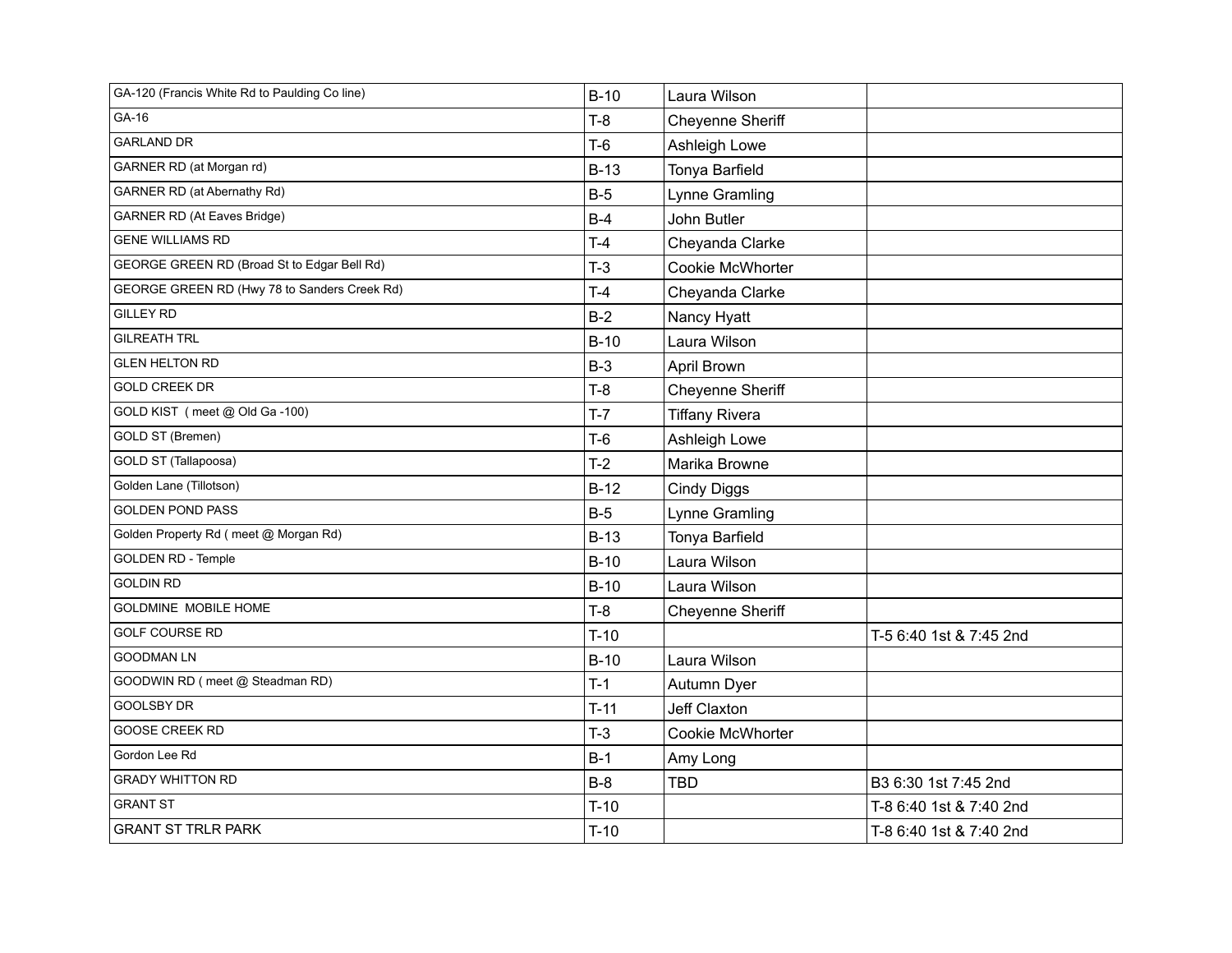| <b>GREENWOOD CIR</b>                    | $T-5$  | Jeanette Moss         |                             |
|-----------------------------------------|--------|-----------------------|-----------------------------|
| GREENWOOD LN                            | $T-5$  | Jeanette Moss         |                             |
| <b>GREENWOOD ST</b>                     | $T-5$  | Jeanette Moss         |                             |
| <b>GRIFFITH ST</b>                      | $B-6$  | Amy Connole           |                             |
| Gun Club Road                           | $T-1$  | Autumn Dyer           |                             |
| Hagood Rd                               | $T-1$  | Autumn Dyer           |                             |
| <b>HACKNEY MILL ROAD</b>                | $T-9$  | Cindy Clark           | T7                          |
| <b>HAMIL RD</b>                         | $B-8$  | Adriana Pinder        | B12 or B3 6:30 1st 7:45 2nd |
| <b>HAMMOCK RD</b>                       | $T-5$  | Jeanette Moss         |                             |
| <b>HAMRICK RD</b>                       | $B-13$ | Tonya Barfield        |                             |
| <b>HARMON RD</b>                        | $B-3$  | April Brown           |                             |
| HARPER RD                               | $B-13$ | Tonya Barfield        |                             |
| HARPERS CREEK RD                        | $B-5$  | Lynne Gramling        |                             |
| <b>HARRISON RD</b>                      | $T-10$ |                       | T-11 6:40 1st & 7:40 2nd    |
| <b>HART RD</b>                          | $T-4$  | Cheyanda Clarke       |                             |
| Hart Rd Exg                             | $T-7$  | <b>Tiffany Rivera</b> |                             |
| <b>HATFIELD RD</b>                      | $B-12$ | <b>Cindy Diggs</b>    |                             |
| <b>HAYES-GLASS DR</b>                   | $T-6$  | Ashleigh Lowe         |                             |
| HB JOHNSON CIR(Close to pavillion)      | $T-3$  | Cookie McWhorter      |                             |
| HB JOHNSON CIR (Close to Arbacoochee)   | T9     | Cindy Clark           | T <sub>4</sub>              |
| <b>HEAD AVE</b>                         | $T-10$ |                       | T <sub>11</sub>             |
| <b>HEATH RD</b>                         | $B-9$  | Adriana Pinder        | <b>B1</b>                   |
| <b>HELTON DR</b>                        | $B-7$  | Patti Parker          |                             |
| <b>HELTON RD</b>                        | $B-14$ | <b>Brandi Hughes</b>  |                             |
| HENRY LEWIS RD                          | $B-3$  | April Brown           |                             |
| <b>HERITAGE LN</b>                      | $B-8$  | Adriana Pinder        | B-3 6:30 1st 7:45 2nd       |
| HIGDON ST (meet @Broad st)              | $T-3$  | Cookie McWhorter      |                             |
| HIGH POINT RD (Buchanan)                | $B-4$  | John Butler           |                             |
| HIGH POINT RD (Tallapoosa @ Beaver Run) | $T-7$  | <b>Tiffany Rivera</b> |                             |
| <b>HIGH ST</b>                          | $T-10$ |                       | T-11 6:40 1st & 7:40 2nd    |
| <b>HIGHLAND AVE</b>                     | $B-6$  | Amy Connole           |                             |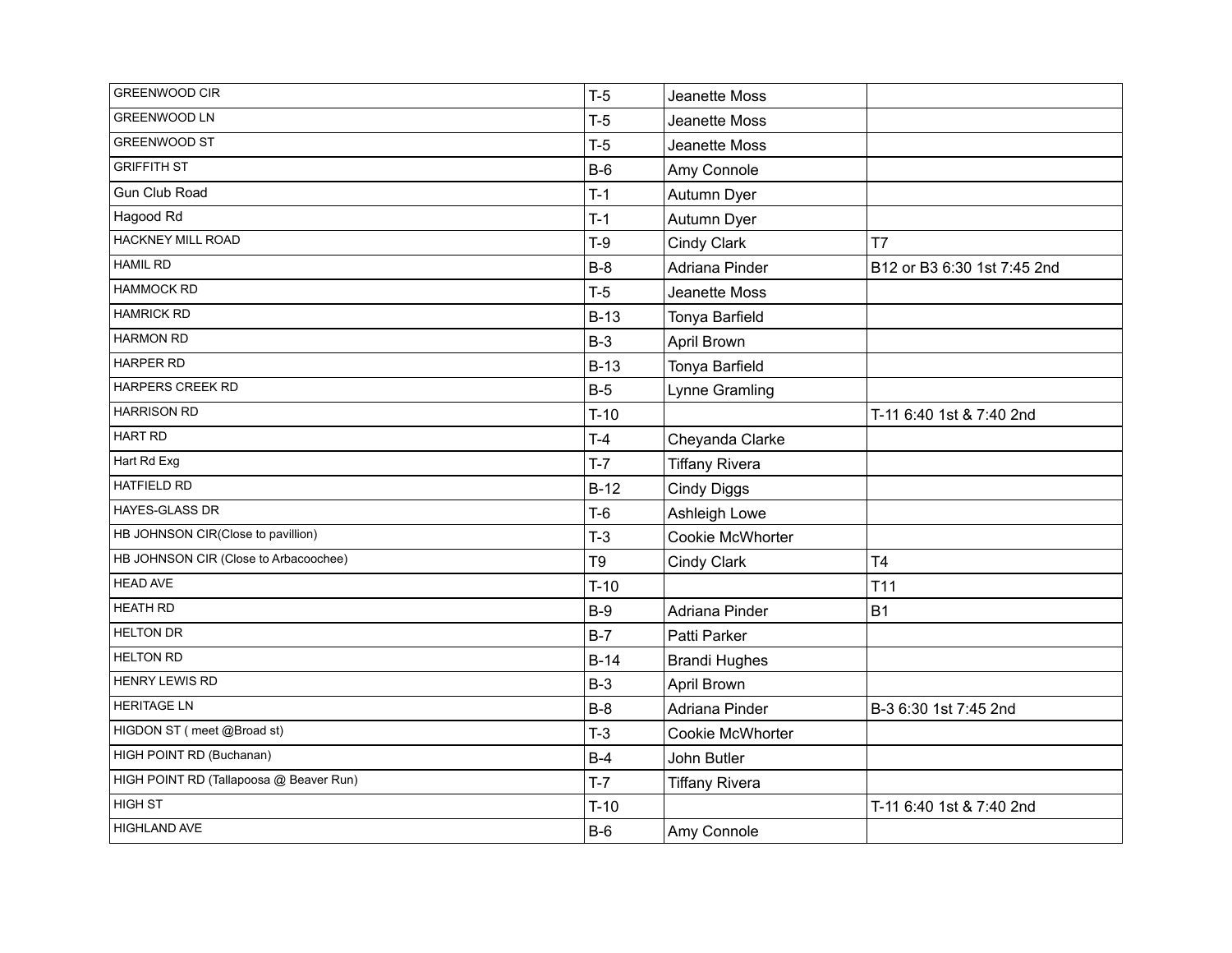| HIGHLAND DR (meet at Ga 120)                                        | $T-2$      | Marika Browne           |                        |
|---------------------------------------------------------------------|------------|-------------------------|------------------------|
| <b>HIGHTOWER RD</b>                                                 | $B-4$      | John butler             |                        |
| <b>HILLTOP DR</b>                                                   | $B-8$      | Adriana Pinder          | <b>B-11 and B12</b>    |
| HOKE GOLDEN RD                                                      | $B-8$      | Adriana Pinder          | B-13 6:30 1st 7:45 2nd |
| HOLCOMBE RD                                                         | $B-9$      | Marcia Ball             | <b>B2</b>              |
| HOLOMBE RD (S side of 120)                                          | $B-9$      | Marcia Ball             | <b>B2</b>              |
| HOLDRIDGE RD@ SPEIGHT                                               | $B-10$     | Laura Wilson            |                        |
| <b>HOLLY ST</b>                                                     | $B-6$      | Amy Connole             |                        |
| HUBBLE RD (meet @ Tallapoosa East Ch Rd)                            | $B-4$      | John Butler             |                        |
| HUBERT SUMMERLIN RD                                                 | $B-9$      | Marcia BAall            | <b>B2</b>              |
| <b>HUDSON DR</b>                                                    | $T-6$      | Ashleigh Lowe           |                        |
| HUGH AND BILL MIM DR (meet at Liberty Church)Primary and Elementary | $B-13$     | Tonya Barfield          |                        |
| HUGH AND BILL MIM DR (meet at Liberty Church) Middle and High       | $B-12$     | <b>Cindy Diggs</b>      |                        |
| <b>HURST MILL RD</b>                                                | <b>B14</b> | <b>Brandi Hughes</b>    |                        |
| HURST MILL RD N                                                     | $B-14$     | <b>Brandi Hughes</b>    |                        |
| HURSTON RD (meet @ Coppermine Rd)                                   | $B-1$      | Amy Long                |                        |
| HUTCHESON RD                                                        | $B-1$      | Amy Long                |                        |
| IRA DELLA DR                                                        | $T-1$      | Autumn Dyer             |                        |
| <b>IVY POPE RD</b>                                                  | $T-2$      | Marika Browne           |                        |
| <b>IVEY RD</b>                                                      | $B-14$     | <b>Brandi Hughes</b>    |                        |
| J DAVIS RD@Cook St                                                  | $T-9$      | Cindy Clark             | T <sub>4</sub>         |
| J HUGH ST                                                           | $T-3$      | <b>Cookie McWhorter</b> |                        |
| J HUGH ST PAVILLION                                                 | $T-3$      | Cookie McWhorter        |                        |
| J WADE RD                                                           | $B-10$     | Laura Wilson            |                        |
| <b>JACK ROBINSON RD</b>                                             | $T-8$      | Cheyenne Sheriff        |                        |
| <b>JACKSON ST</b>                                                   | $T-2$      | Marika Browne           |                        |
| JACKSONVILLE LOOP                                                   | $T-3$      | Cookie McWhorter        |                        |
| Jacksonville Rd (Ga-120 to Tallapoosa River)                        | $B-7$      | Patti Parker            |                        |
| Jacksonville Rd (Tallapoosa River Ga-100)                           | $T-2$      | Marika Browne           |                        |
| Jacksonville Rd (Ga-100 to Co Line)                                 | $T-3$      | Cookie McWhorter        |                        |
| <b>JADE DR</b>                                                      | $T-6$      | Ashleigh Lowe           |                        |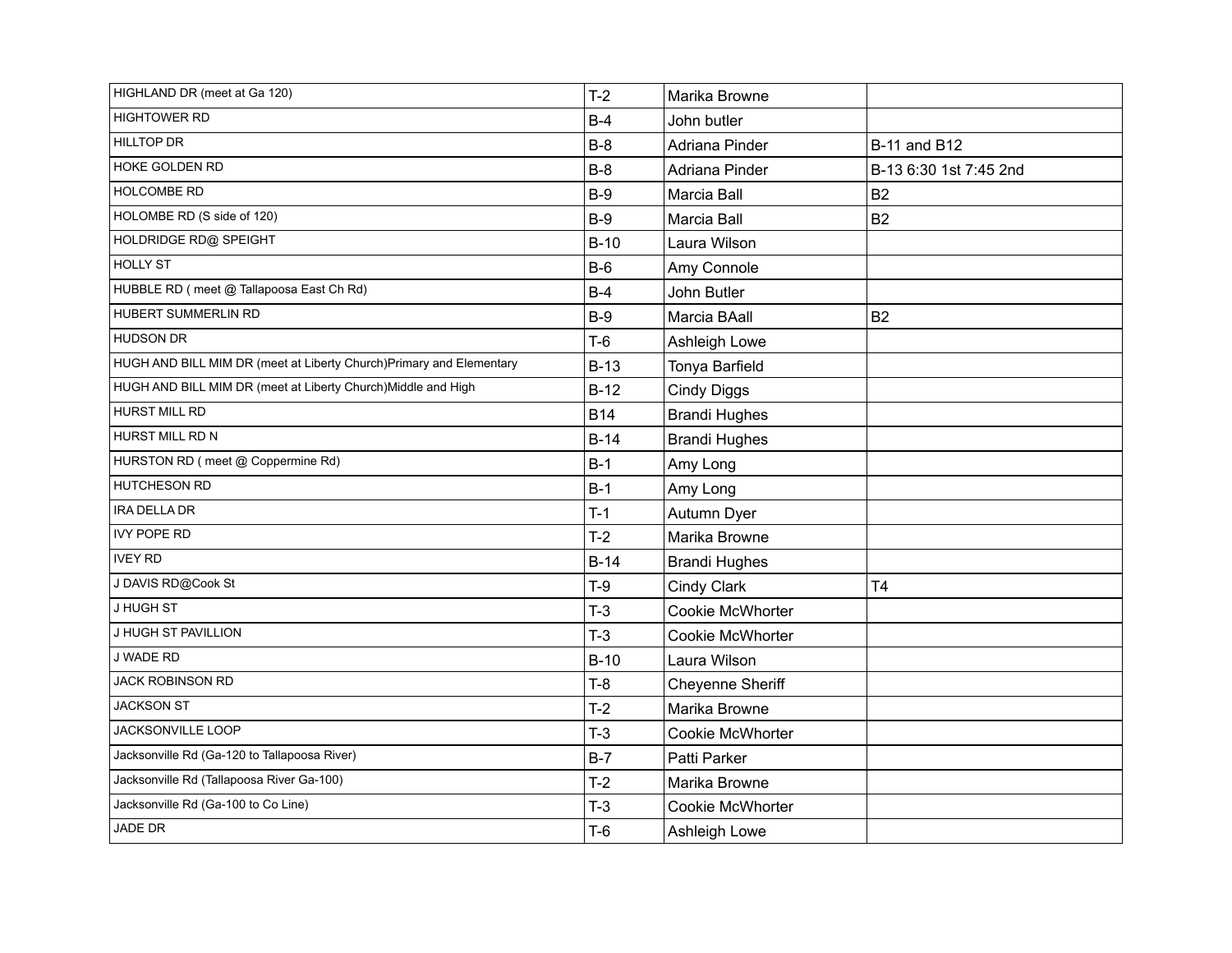| <b>JAMES AVE</b>                         | $T-3$  | Cookie McWhorter      |                         |
|------------------------------------------|--------|-----------------------|-------------------------|
| <b>JAMES ST</b>                          | $T-2$  | Marika Browne         |                         |
| JAMES WOOD RD (meet at Monroe Mill)      | $T-2$  | Marika Browne         |                         |
| JEFFERS RD (meet at Corinth Five Points) | $B-9$  | Marcia Ball           | <b>B4</b>               |
| JEFFERS ST                               | $B-6$  | Amy Connole           |                         |
| <b>JEWELL LN</b>                         | $B-5$  | Lynne Gramling        |                         |
| <b>JOE ROWELL</b>                        | $B-4$  | John Butler           |                         |
| JOHN ALLEN RD                            | $B-14$ | <b>Brandi Hughes</b>  |                         |
| JOHN BOLLEN RD (meet at Morgan Rd)       | $B-8$  | Adriana Pinder        | B-12 6:30 1st 7:45 2nd  |
| JOHN GOLDEN RD                           | $B-10$ | Laura Wilson          |                         |
| JONES ST (meet @ Stone Mtn St)           | $T-10$ |                       | T-7 6:35 1st & 7:40 2nd |
| Judd Rd                                  | $B-4$  | John Butler           |                         |
| <b>JWS DR</b>                            | $B-4$  | John Butler           |                         |
| <b>KAY ST</b>                            | $T-2$  | Marika Browne         |                         |
| <b>KELLY LOOP</b>                        | $B-7$  | Patti Parker          |                         |
| <b>KELLY RD</b>                          | $T-4$  | Cheyanda Clarke       |                         |
| <b>KELLY CREEK RD</b>                    | $T-7$  | <b>Tiffany Rivera</b> |                         |
| <b>KEY RD</b>                            | $B-6$  | Amy Connole           |                         |
| <b>KIKER ST</b>                          | $T-9$  | Cindy Clark           | T <sub>3</sub>          |
| KIMBERLY LN (meet @ Poseyville R)        | $B-8$  | Adriana Pinder        | B-14 6:43 1st 7:45 2nd  |
| <b>KING ST</b>                           | $T-11$ | Jeff Claxton          |                         |
| <b>KINGS GIN RD</b>                      | $T-7$  | <b>Tiffany Rivera</b> |                         |
| <b>KINGS WAY</b>                         | $B-13$ | Tonya Barfield        |                         |
| <b>KIRK RD</b>                           | $B-4$  | John Butler           |                         |
| <b>KIRKLAND RD</b>                       | $B-10$ | Laura Wilson          |                         |
| <b>KOREA ST</b>                          | $B-7$  | Patti Parker          |                         |
| LAKE CIR                                 | $B-7$  | Patti Parker          |                         |
| <b>LAMINACK LN</b>                       | $T-2$  | Marika Browne         |                         |
| <b>LANDFILL RD</b>                       | $T-11$ | Jeff Claxton          |                         |
| <b>LARGENT TRAIL</b>                     | $T-8$  | Cheyenne Sheriff      |                         |
| <b>LAUNDRY ST</b>                        | $T-9$  | Cindy Clark           | T7                      |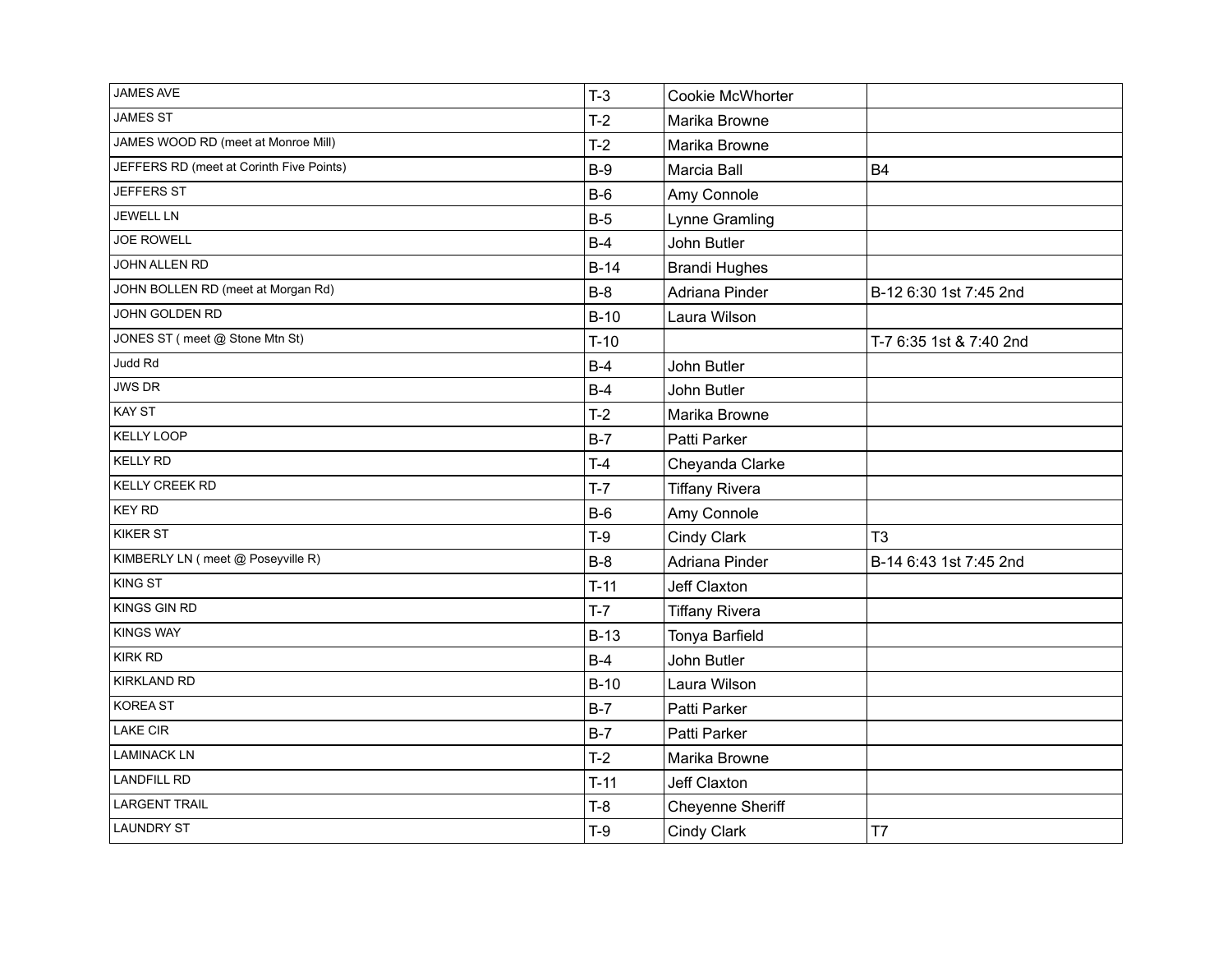| LEEANN LOOP (meet @ Mountain View)                                          | $B-4$  | John Butler                           |                          |
|-----------------------------------------------------------------------------|--------|---------------------------------------|--------------------------|
| LEISURE LN                                                                  | $T-6$  | Ashleigh Lowe                         |                          |
| <b>LEMON RD</b>                                                             | $B-1$  | Amy Long                              |                          |
| LEVI PATTERSON RD                                                           | $T-8$  | Cheyenne Sheriff                      |                          |
| LIBERTY CHURCH RD (Ga-113 to Seventh Court Ground - Prinary and Elementary) | $B-13$ | Tonya Barfield                        |                          |
| LIBERTY CHURCH RD (H and B Ln Middle School and High Ground to Cashtown)    | $B-12$ | <b>Cindy Diggs</b>                    |                          |
| <b>LIBERTY LN</b>                                                           | $B-12$ | <b>Cindy Diggs</b>                    |                          |
| <b>LINER RD</b>                                                             | $T-4$  | Cheyanda Clarke                       |                          |
| LINER ST (meet @ Broad ST)                                                  | $T-3$  | Cookie McWhorter                      |                          |
| <b>LIPHAM ST</b>                                                            | $T-9$  | Cindy Clark                           | T <sub>7</sub>           |
| <b>LITTLE CIR</b>                                                           | $T-3$  | Cookie McWhorter                      |                          |
| LITTLE VINE CHURCH RD                                                       | $B-12$ | <b>Cindy Diggs</b>                    |                          |
| LITTLE VINE RD                                                              | $B-12$ | <b>Cindy Diggs</b>                    |                          |
| <b>LOFTIS RD</b>                                                            | $B-2$  | Nancy Hyatt                           |                          |
| LOWELL ALLEN RD                                                             | $T-5$  | Jeanette Moss                         |                          |
| LYNN CT                                                                     | $T-4$  | Cheyanda Clarke                       |                          |
| M SANDERS RD                                                                | $B-5$  | Lynne Gramling                        |                          |
| <b>MABRY RD</b>                                                             | $B-10$ | Laura Wilson                          |                          |
| MACEDONIA CHURCH RD                                                         | $B-6$  | Amy Connole                           |                          |
| Macedonia Cir (meet @ Macedonia Ch Rd)                                      | $B-6$  | Amy Connole                           |                          |
| MACGARNER RD                                                                | $B-10$ | Laura Wilson                          |                          |
| MAIN DR (meet at Broad St)                                                  | $T-3$  | <b>Cookie McWhorter</b>               |                          |
| MANGHAM RD (meet at either end)                                             | $B-14$ | <b>Brandi Hughes</b>                  |                          |
| <b>MAGNOLIA ST</b>                                                          | $T-10$ |                                       | T8                       |
| <b>MANN ST</b>                                                              | $T-9$  | Cindy Clark                           | T <sub>3</sub>           |
| <b>MANNING ST</b>                                                           | $T-9$  | Cindy Clark                           | T <sub>3</sub>           |
| MANOR RD (meet @ Waddell Rd if close or Morgan if close)                    |        | B-10/B-13 Laura Wilson/Tonya Barfield |                          |
| MAPLE DR (meet @ Griffith St)                                               | $B-6$  | Amy Connole                           |                          |
| <b>MARBLE ST</b>                                                            | $T-10$ |                                       | T-8 6:40 1st & 7:40 2nd  |
| MARIE PASS (meet @ Us-78)                                                   | $T-10$ |                                       | T-11 6:00 1st & 7:00 2nd |
| <b>MARKS RD</b>                                                             | $B-1$  | Amy Long                              |                          |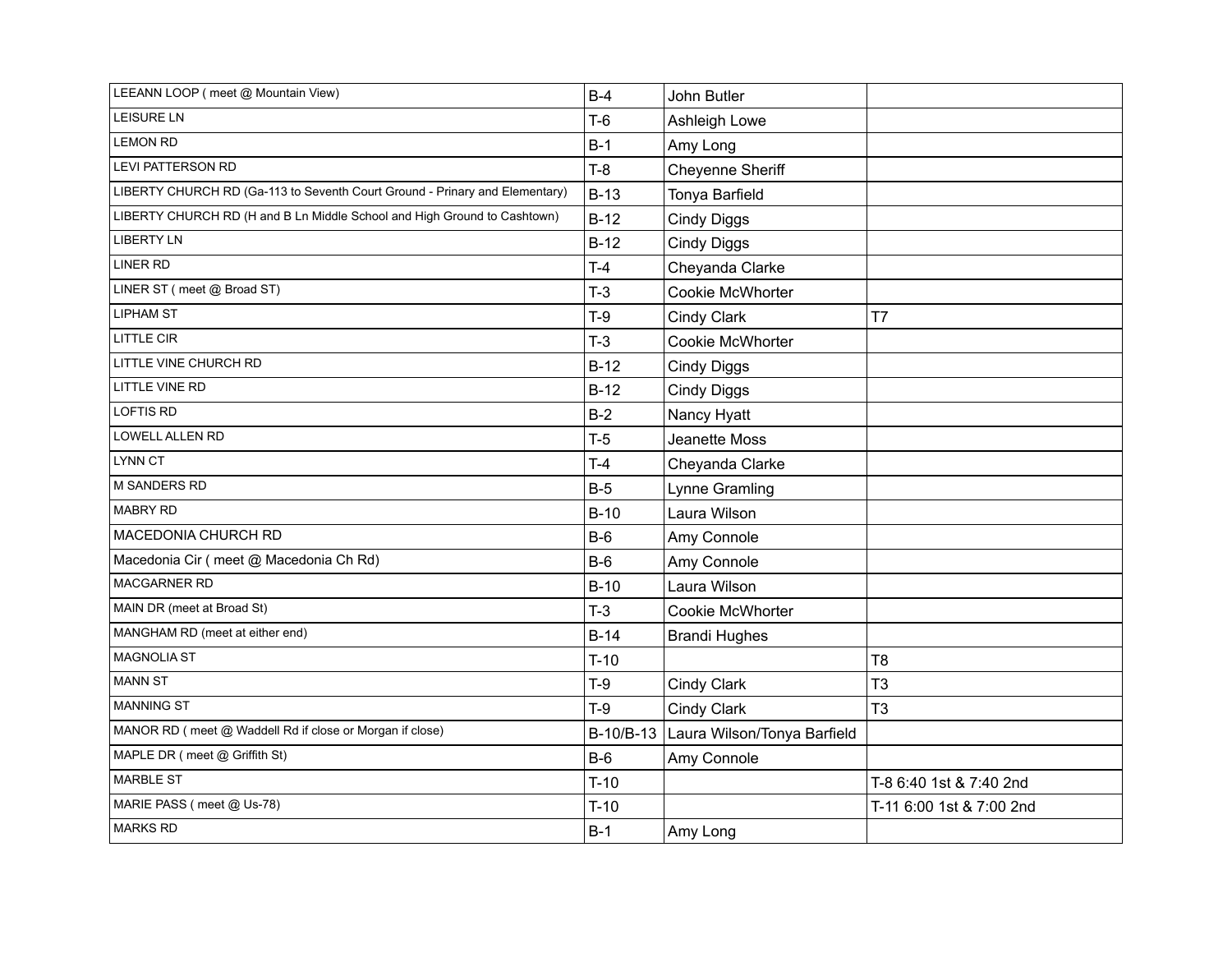| MARTHA JANE CT                           | $B-8$           | Adriana Pinder       | <b>B11</b>               |
|------------------------------------------|-----------------|----------------------|--------------------------|
| MARTHA WILLIAMS RD (DO NOT TRAVEL)       | $T-2$           | Marika Browne        |                          |
| <b>MARY RD</b>                           | $T-1$           | Autumn Dyer          |                          |
| MATHY HOBBS RD (meet @ Rockmart Rd)      | $B-1$           | Amy Long             |                          |
| <b>MATT DILLION RD</b>                   | $B-7$           | Patti Parker         |                          |
| <b>MAUK RD</b>                           | $T-2$           | Marika Browne        |                          |
| <b>MAYS ST</b>                           | $T-10$          |                      | T-8 6:40 1st & 7:40 2nd  |
| <b>MCADAMS DR</b>                        | $T-8$           | Cheyenne Sheriff     |                          |
| <b>MCADAMS RD</b>                        | $B-9$           | Marcia Ball          | <b>B2</b>                |
| MCALPIN RD (meet @ Jacksonville Rd)      | $T-3$           | Cookie McWhorter     |                          |
| MCBRAYER RD                              | $B-8$           | Adriana Pinder       | B-6 6:05 1st & 7:05 2nd  |
| MCBURNETTE ST                            | $T-5$           | Jeanette Moss        |                          |
| MCCAIN RD (meet at Westbrook Rd)         | $B-14$          | <b>Brandi Hughes</b> |                          |
| MCCLENDON LN                             | $B-12$          | <b>Cindy Diggs</b>   |                          |
| MCCLURE CIR                              | $B-6$           | Amy Connole          |                          |
| <b>MCCLURE RD</b>                        | $B-3$           | April Brown          |                          |
| MCDONALD RIDGE                           | $T-3$           | Cookie McWhorter     |                          |
| MCDONALD ROAD                            | $T-3$           | Cookie McWhorter     |                          |
| MCDONALD WAY                             | $T-3$           | Cookie McWhorter     |                          |
| MCFARLING LN (meet @ Helton Rd)          | $B-14$          | <b>Brandi Hughes</b> |                          |
| MCGINNIS RD                              | $T-1$           | Autumn Dyer          |                          |
| MCWHORTER CIR                            | $B-11$          | Rhonda Simpson       |                          |
| <b>MEADOW LN</b>                         | $B-13$          | Tonya Barfield       |                          |
| <b>MEADOW ST</b>                         | $T-10$          |                      | T-7 6:40 1st & 7:40 2nd  |
| MICHIGAN AVE (meet @ High St)            | $T-10$          |                      | T-11 6:40 1st & 7:40 2nd |
| MILL CREEK DR                            | T <sub>10</sub> |                      | T <sub>11</sub>          |
| MIMOSA ST (meet @ Jeffers St)            | $B-6$           | Amy Connole          |                          |
| Mineral Springs Rd (meet @ Atlantic Ave) | $T-5$           | Jeanette Moss        |                          |
| <b>MISTY LN</b>                          | $B-9$           | Marcia Ball          | <b>B2</b>                |
| Misty Cir (meet @ Ga-120)                | $B-7$           | Patti Parker         |                          |
| <b>MIXON RD</b>                          | $T-4$           | Cheyanda Clark       |                          |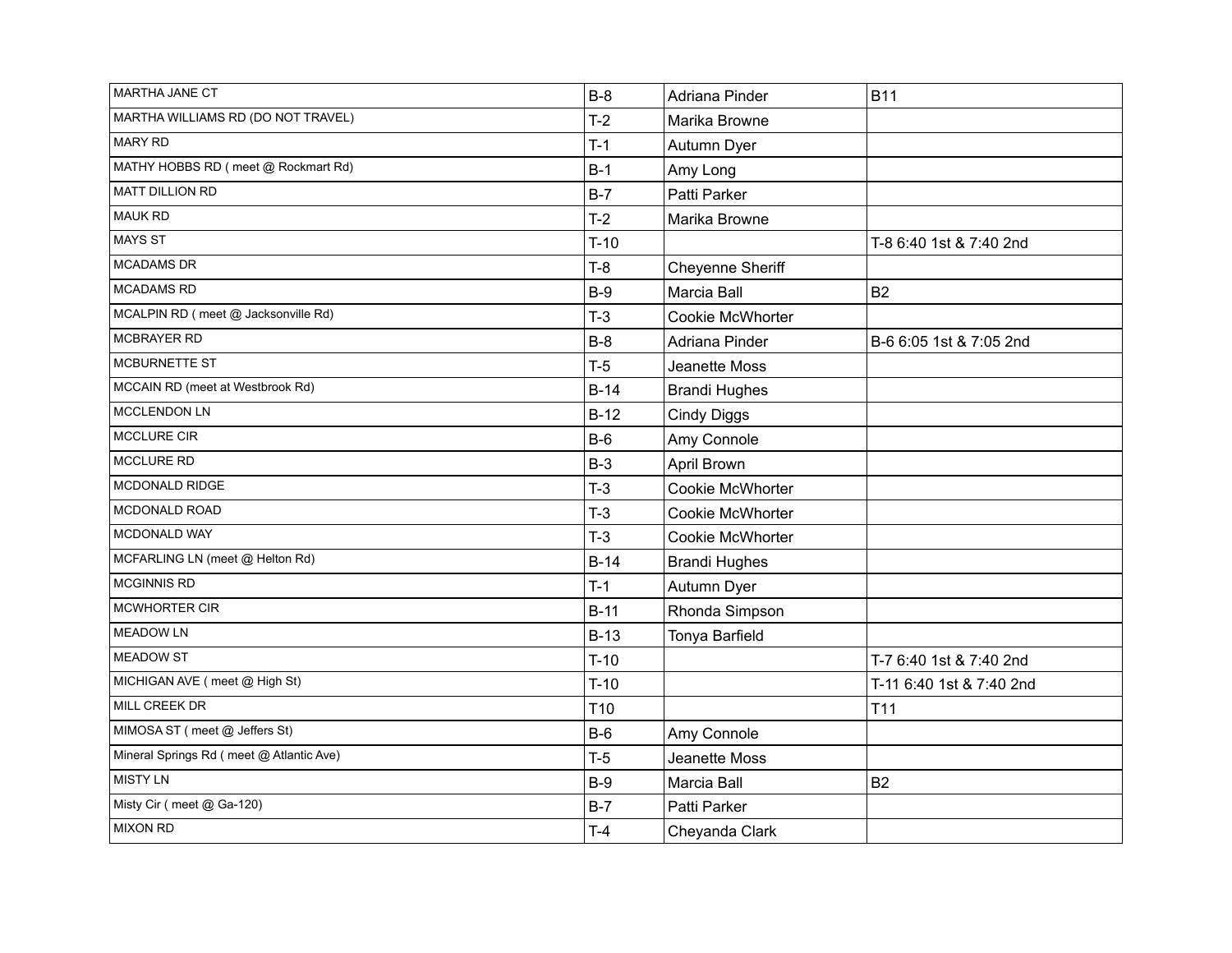| ML King Jr BLVD                                       | $T-10$         |                         | T-7 6:40 1st & 7:40 2nd  |
|-------------------------------------------------------|----------------|-------------------------|--------------------------|
| MOESER RD (meet @ Pine Grove Rd)                      | $T-11$         | Jeff Claxton            |                          |
| MOHAWK DR (meet @ Cherokee Dr)                        | $T-2$          | Marika Browne           |                          |
| Monroe Mill Road(From Bethlehem Church Rd to HWY 27)  | $B-7$          | Patti Parker            |                          |
| Monroe Mill Road(From Hwy 100 to Bethlehem Church Rd) | T <sub>2</sub> | Marika Browne           |                          |
| <b>MONROE RD</b>                                      | $B-7$          | Patti Parker            |                          |
| MONROE ST                                             | $T-9$          | Cindy Clark             | T <sub>3</sub>           |
| MOODY RD                                              | $B-2$          | Nancy Hyatt             |                          |
| MOORE ST                                              | $B-6$          | Amy Connole             |                          |
| MORGAN RD (Caroll Co line to Hoke Golden Rd)          | $B-13$         | Tonya Barfield          |                          |
| Morgan Rd (Hoke Golden Rd to Hilltop)                 | $B-8$          | Adriana Pinder          | B-12 6:30 1st & 7:10 2nd |
| <b>MORMON CHURCH RD</b>                               | $B-5$          | Lynne Gramling          |                          |
| <b>MORRIS RD</b>                                      | $B-4$          | John Butler             |                          |
| MOSLEY RD (Meet @ Rockmart)                           | $B-9$          | Marcia Ball             | <b>B2</b>                |
| MOUNT ZION CHURCH RD                                  | $T-3$          | Cookie McWhorter        |                          |
| Mount Zion East Rd                                    | $T-3$          | Cookie McWhorter        |                          |
| <b>MOUNTAIN VIEW CIR</b>                              | $B-4$          | John Butler             |                          |
| Mountain View Clubhouse Rd                            | $B-4$          | John Butler             |                          |
| Mountain View Rd (Buchanan)                           | $B-4$          | John Butler             |                          |
| MOUNTAIN VIEW RD (Bremen)                             | $B-14$         | <b>Brandi Hughes</b>    |                          |
| <b>MT VIEW LOOP</b>                                   | $B-4$          | John Butler             |                          |
| MT ZION CHURCH RD                                     | $T-3$          | <b>Cookie McWhorter</b> |                          |
| N KELLY ST (meet @ W Atlanta ST)                      | $T-9$          | Cindy Clark             | T7                       |
| <b>NELSON PL</b>                                      | $T-9$          | Cindy Clark             | T <sub>7</sub>           |
| <b>NEWBORN RD</b>                                     | $B-1$          | Amy Long                |                          |
| NICHOLS RD                                            | $B-1$          | Amy Long                |                          |
| NITRA RD                                              | $T-6$          | Ashleigh Lowe           |                          |
| NIX RD                                                | $B-13$         | Tonya Barfield          |                          |
| NOEL CASH RD                                          | $T-6$          | Ashleigh Lowe           |                          |
| NORTH DR (meet at Broad St)                           | $T-3$          | Cookie McWhorter        |                          |
| NORTH RIDGE DR (meet at Bethany St)                   | $T-2$          | Marika Browne           |                          |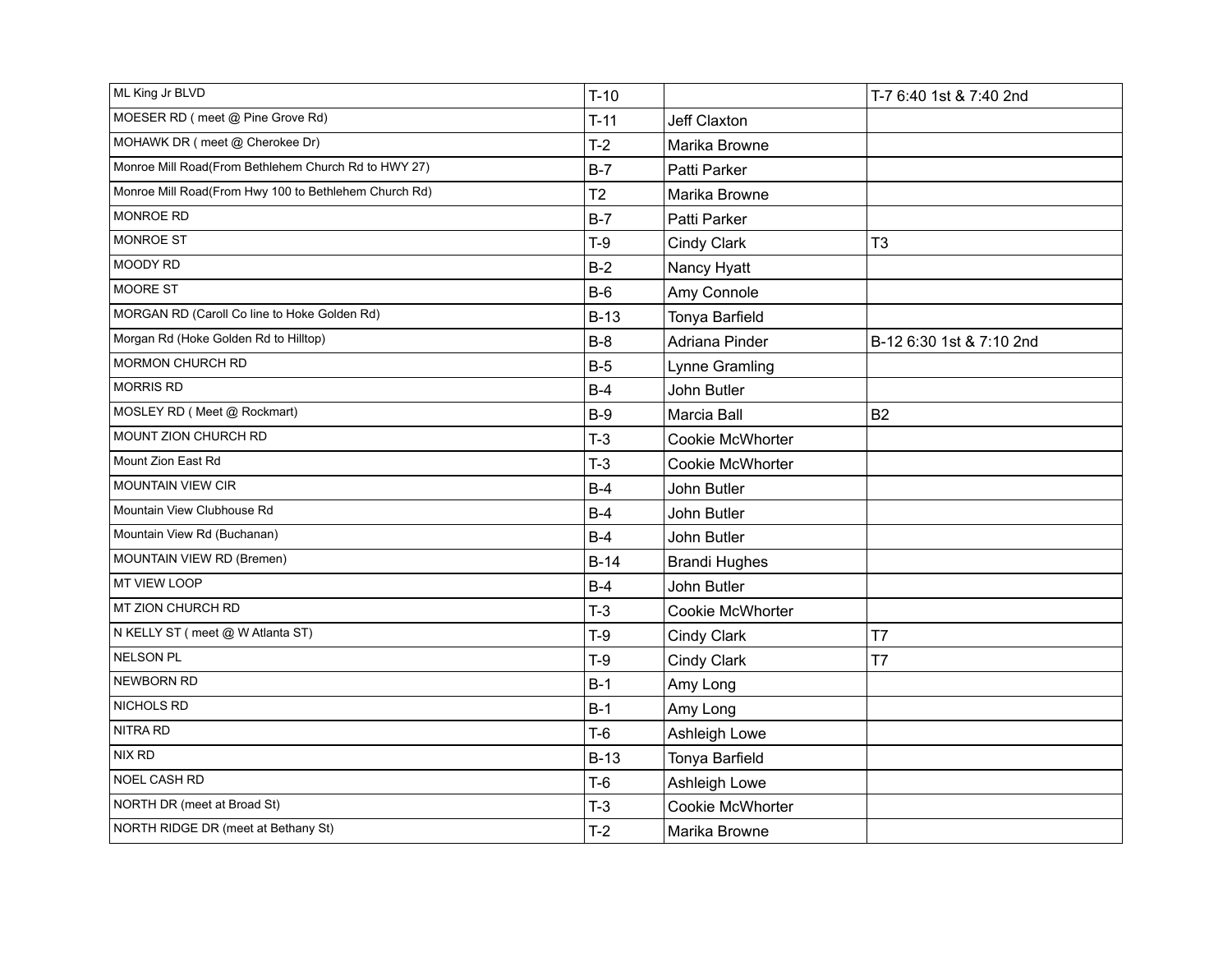| NORTON RD (meet @ Waterworks rd)                 | $T-6$  | Ashleigh Lowe         |                |
|--------------------------------------------------|--------|-----------------------|----------------|
| <b>NORTON ST</b>                                 | $T-2$  | Marika Browne         |                |
| OAK LAKE RD                                      | $T-6$  | Ashleigh Lowe         |                |
| OAK WAY                                          | $B-13$ | Tonya Barfield        |                |
| <b>OAKLAND CT</b>                                | $T-3$  | Cookie McWhorter      |                |
| OLD BREMEN RD                                    | $B-11$ | Rhonda Simpson        | <b>B14</b>     |
| OLD BUNCOMBE RD                                  | $T-8$  | Cheyenne Sheriff      |                |
| OLD BUSH MILL RD (Hwy 27 to Old Waco Rd)         | $B-6$  | Amy Connole           |                |
| OLD BUSH MILL RD (Hwy 78 to Old Waco Rd)         | $T-6$  | Ashleigh Lowe         |                |
| OLD COALSON RD                                   | $B-1$  | Amy Long              |                |
| OLD CORINTH RD                                   | $B-2$  | Nancy Hyatt           |                |
| OLD DALLAS RD                                    | $B-1$  | Amy Long              |                |
| OLD FIELD RD (meet @ Candy Kitchen rd)           | $B-3$  | April Brown           |                |
| OLD GA-100                                       | $T-7$  | <b>Tiffany Rivera</b> |                |
| OLD HAMILTON MILLS RD                            | $B-11$ | Rhonda Simpson        | <b>B12</b>     |
| OLD HWY 78                                       | $T-4$  | Cindy Clark           |                |
| OLD JACKSONVILLE CIR                             | $B-7$  | Patti Parker          |                |
| OLD JACKSONVILLE RD                              | $B-7$  | Patti Parker          |                |
| OLD KIRKLAND RD                                  | $B-10$ | Laura Wilson          |                |
| OLD MONROE RD                                    | $B-7$  | Patti Parker          |                |
| OLD MOORES MILL RD                               | $T-6$  | Ashleigh Lowe         |                |
| OLD MOUNTAIN RD                                  | $B-11$ | Rhonda Simpson        | B <sub>3</sub> |
| OLD PLEASANT HILL CHURCH RD                      | $T-8$  | Cheyenne Sheriff      |                |
| OLD PLEASANT HILL RD                             | $T-5$  | Jeanette Moss         |                |
| OLD RIDGEWAY RD (from Bushmill Rd to the bridge) | $B-6$  | Amy Connole           |                |
| OLD RIDGEWAY RD (from Hwy 78 to the bridge)      | $T-6$  | Ashleigh Lowe         |                |
| OLD WACO RD                                      | $T-6$  | Ashleigh Lowe         |                |
| ORTON ST                                         | $T-2$  | Marika Browne         |                |
| Oscar Gentry Rd                                  | $B-1$  | Amy Long              |                |
| OVERBROOK DR                                     | $B-13$ | Tonya Barfield        |                |
| <b>OVERLOOK WAY</b>                              | $T-8$  | Cheyenne Sheriff      |                |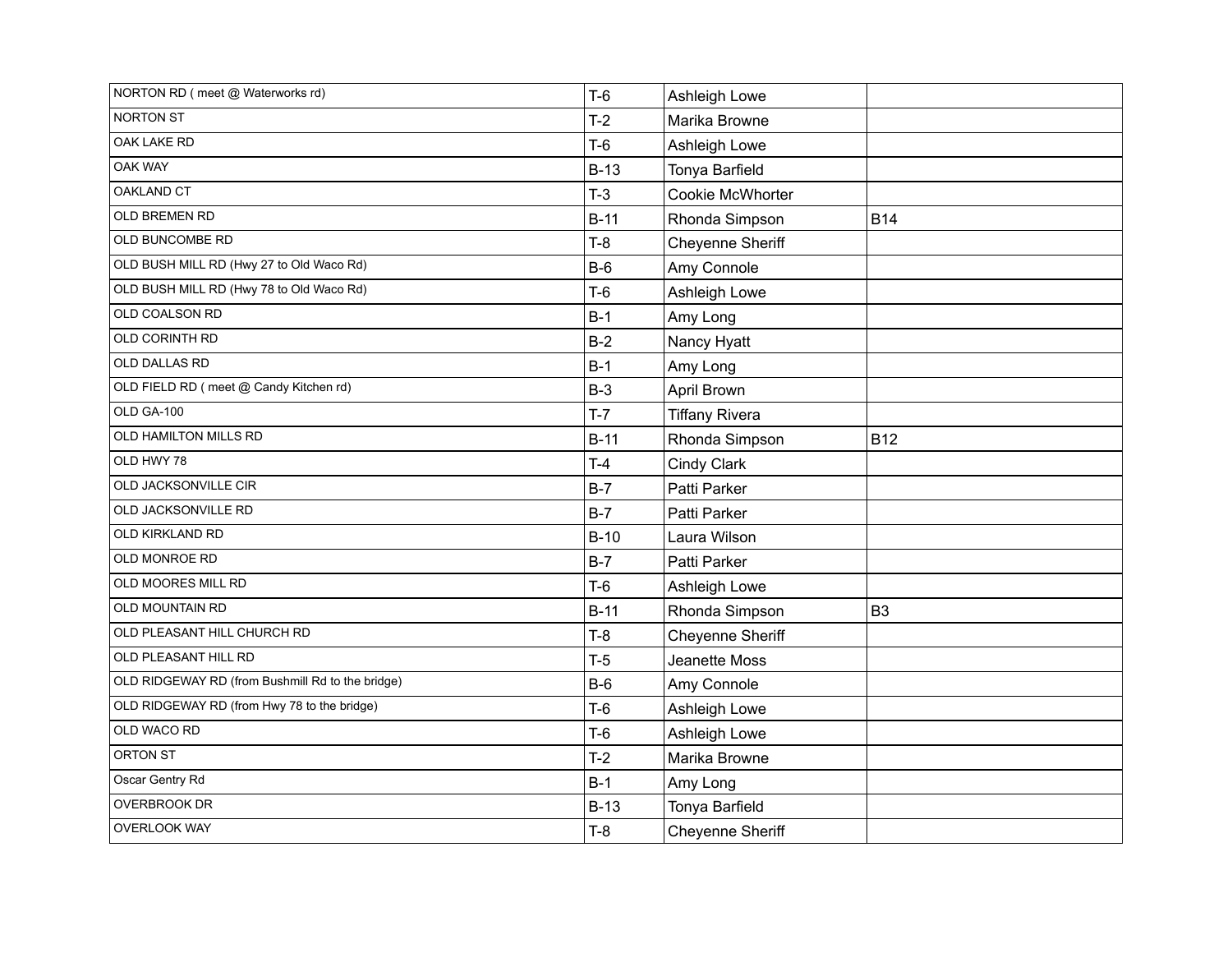| <b>OWENS RD</b>                                       | $T-1$  | Autumn Dyer           |                         |
|-------------------------------------------------------|--------|-----------------------|-------------------------|
| PARK HEIGHTS ST                                       | $B-6$  | Amy Connole           |                         |
| PARKE ST                                              | $T-5$  | Jeanette Moss         |                         |
| PARKER ST(meet at Bethany St)                         | $T-2$  | Marika Browne         |                         |
| PAYNE MILLING RD                                      | $T-7$  | <b>Tiffany Rivera</b> |                         |
| Payton Place (meet @ Business 27)                     | $B-6$  | Amy Connole           |                         |
| PHILPOT RD(from Tall East church Rd to turnaround)    | $B-4$  | John Butler           |                         |
| PHILPOT RD(from Mormon Church Cochran Creek)          | $B-5$  | Lynne Gramling        |                         |
| PINE DR (DO NOT TRAVEL)                               | $T-2$  | Marika Browne         |                         |
| PINE GROVE RD                                         | $T-11$ | Jeff Claxton          |                         |
| PINE RIDGE LN (meet at E Mill)                        | $T-9$  | Cindy Clark           | T7                      |
| PINEWOOD LN (meet at Greenwood St)                    | $T-5$  | Jeanette Moss         |                         |
| PLEASANT DR (meet @ Jacksonville Rd)                  | $T-3$  | Cookie McWhorter      |                         |
| PLEASANT HILL CHURCH RD                               | $T-8$  | Cheyenne Sheriff      |                         |
| PLOOF RD                                              | $B-13$ | Tonya Barfield        |                         |
| PLUNKETT RD (meet @ Buncombe Waco Rd)                 | $T-5$  | Jeanette Moss         |                         |
| POLK ST (meet @ Magnolia St)                          | $T-10$ |                       | T7                      |
| POLLARD RD                                            | $B-3$  | <b>April Brown</b>    |                         |
| POPE LAKE RD (Steadman to Wildcat)                    | $T-1$  | Autumn Dyer           |                         |
| POPE LAKE RD (Wild Cat to Ga 100)                     | $T-2$  | Marika Browne         |                         |
| POPE RD                                               | $B-8$  | <b>TBD</b>            | B-6 6.00 1st 7:00 2nd   |
| POPLAR SPRINGS RD (Roy Brown Rd to Jacksonville Rd)   | $B-5$  | Lynne Gramling        |                         |
| POPLAR SPRINGS RD (Tallapoosa Side from Roy Brown Rd) | $T-2$  | Marika Browne         |                         |
| Posey Mill Rd (Off Corinth Poseyville Rd)             | $B-8$  | Adriana Pinder        | B-11 6:40 1st 7:45 2nd  |
| POSEY RD                                              | $B-8$  | Adriana Pinder        | B-11 6:40 1st 7:45 2nd  |
| POSEYVILLE RD                                         | $B-8$  | Adriana Pinder        | B-3 6:30 1st 7:45 2nd   |
| POUNDS RD                                             | $T-10$ |                       | T-7 6:40 1st & 7:40 2nd |
| PRATER RD                                             | $T-5$  | Jeanette Moss         |                         |
| PRINCE LN                                             | $B-13$ | Tonya Barfield        |                         |
| PROVIDENCE CHURCH RD                                  | T-4    | Cheyanda Clarke       |                         |
| PROVIDENCE CHURCH RD SPUR                             | $T-4$  | Cheyanda Clarke       |                         |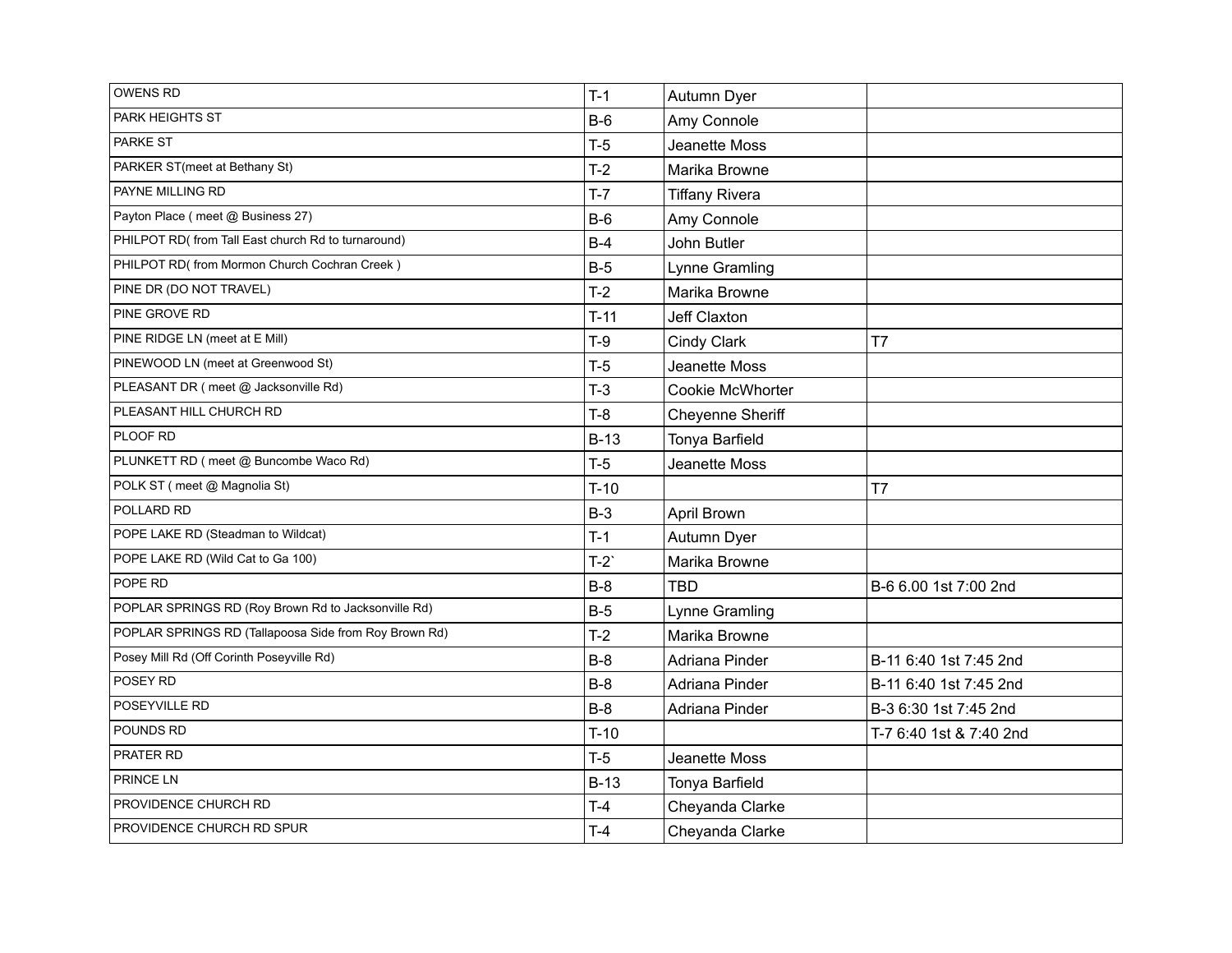| PROVIDENCE CHURCH SPUR                     | $T-4$  | Cheyanda Clarke       |                          |
|--------------------------------------------|--------|-----------------------|--------------------------|
| PROVIDENCE LAKES RD                        | $T-4$  | Cheyanda Clarke       |                          |
| QUEENS WAY                                 | $B-13$ | Tonya Barfield        |                          |
| RAINEY LAKE RD (to Lakeshore Blvd)         | $B-5$  | Lynne Gramling        |                          |
| Rainey Lake RD                             | $B-4$  | John Butler           |                          |
| RAY ST(meet at Kay St)                     | $T-2$  | Marika Browne         |                          |
| REESE CRAWFORD RD (meet @ Us-78)           | $T-11$ | Jeff Claxton          |                          |
| REESE CRAWFORD SPUR (meet @ Us-78)         | $T-11$ | Jeff Claxton          |                          |
| <b>REID CIR</b>                            | $B-14$ | <b>Brandi Hughes</b>  |                          |
| <b>REID RD</b>                             | $B-14$ | <b>Brandi Hughes</b>  |                          |
| <b>REIMAN PL</b>                           | $T-9$  | Cindy Clark           |                          |
| <b>RENEE DR</b>                            | $T-3$  | Cookie McWhorter      |                          |
| <b>REYNOLDS ST</b>                         | $T-6$  | Ashleigh Lowe         |                          |
| <b>RHUBARB LN</b>                          | $T-10$ |                       | T-11 6:40 1st & 7:40 2nd |
| <b>RICHARDS RD</b>                         | $B-5$  | Lynne Gramling        |                          |
| RIDDLESPURGEON RD                          | $B-5$  | Lynne Gramling        |                          |
| RIDGE DR@Bethany St                        | $T-2$  | Marika Browne         |                          |
| RIDGEVIEW DR (meet @ Beaver Run Pavillian) | $T-7$  | <b>Tiffany Rivera</b> |                          |
| <b>RIVERSIDE DR</b>                        | $t-9$  | Cindy Clark           | T <sub>4</sub>           |
| <b>RIVERSIDE LN</b>                        | $T-3$  | Cookie McWhorter      |                          |
| <b>RIVERSIDE RD</b>                        | $T-9$  | Cindy Clark           | T <sub>4</sub>           |
| <b>RIVERVIEW DR</b>                        | $T-3$  | Cookie McWhorter      |                          |
| ROBERTSON AVE                              | $T-9$  | Cindy Clark           | T <sub>11</sub>          |
| <b>ROBERTSON CIR</b>                       | $T-2$  | Marika Browne         |                          |
| ROCKMART RD (Coppermine Rd to County Line) | $B-1$  | Amy Long              |                          |
| ROCKMART RD (Hwy 120 to Coppermine Rd)     | $B-9$  | Marcia Ball           | <b>B2</b>                |
| ROCKY MOUNTAIN LN ( meet @ Liberty Ch Rd)  | $B-12$ | <b>Cindy Diggs</b>    |                          |
| ROGERS DR (meet at 78)                     | $T-5$  | Jeanette Moss         |                          |
| ROLLING ROCK RD                            | $B-3$  | <b>April Burnette</b> |                          |
| ROY BROWN RD                               | $B-7$  | Patty Parker          |                          |
| ROY DEAN RD                                | $B-9$  | Marcia Ball           | <b>B1</b>                |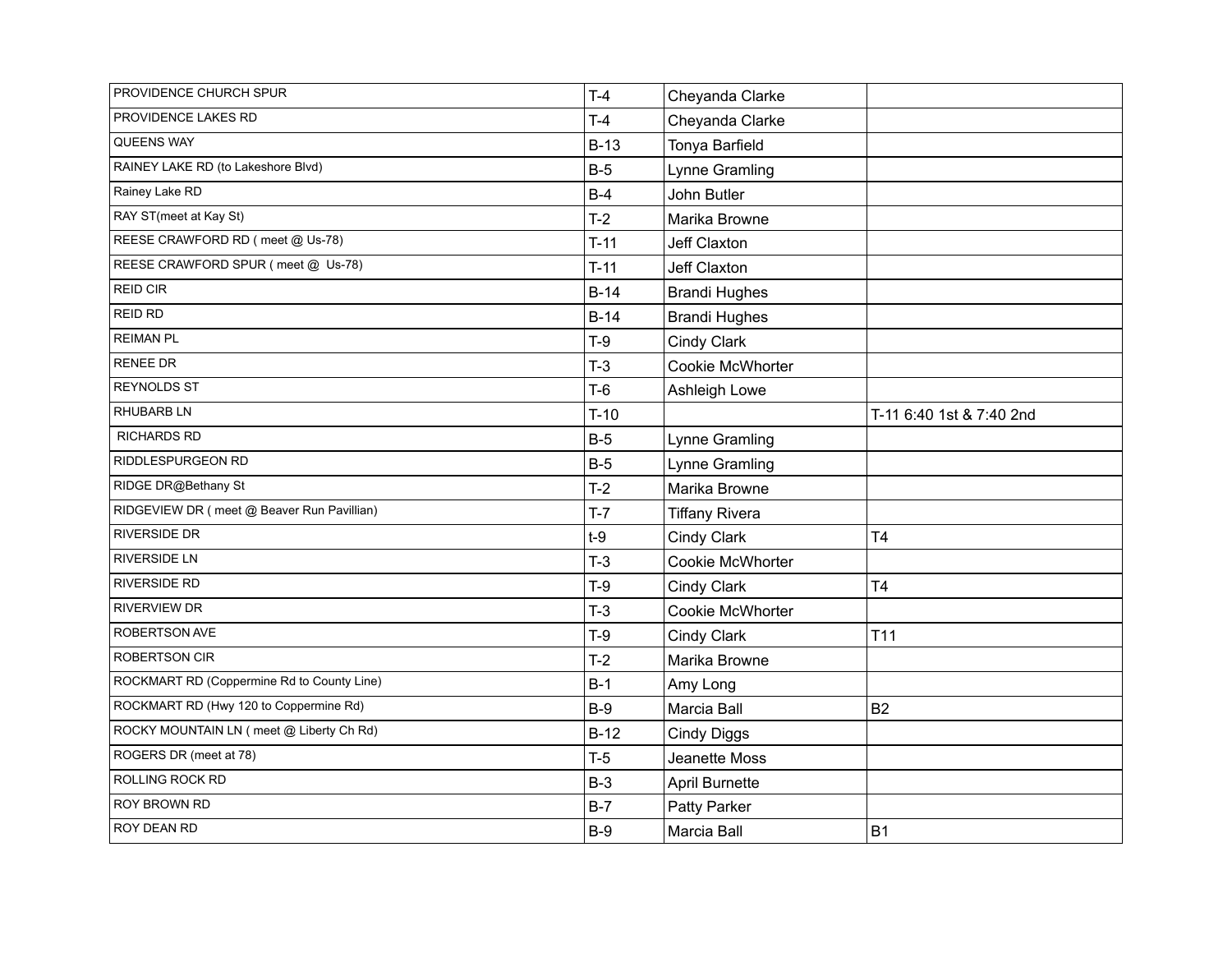| <b>RUFF RD</b>                        | $B-1$  | Amy Long           |                         |
|---------------------------------------|--------|--------------------|-------------------------|
| S DEFNALL RD                          | $B-3$  | April Brown        |                         |
| S JACKSON ST (meet @ Stone Mtn St)    | $T-10$ |                    | T-7 6:40 1st & 7:40 2nd |
| S KELLY ST                            | $T-9$  | Cindy Clark        | T7                      |
| S MONROE RD (meet @ Jacksonville Rd)  | $B-7$  | Patty Parker       |                         |
| S WACO SCHOOL RD                      | $T-11$ | Jeff Claxton       |                         |
| SALEM CHURCH RD                       | $T-2$  | Marika Browne      |                         |
| SAM HOUSE RD                          | $B-11$ | Rhonda Simpson     | B <sub>3</sub>          |
| Sanders Circle(off Sanders Creek)     | $T-4$  | Cheyanda Clark     |                         |
| Sanders Creek Road                    | $T-4$  | Cheyanda Clark     |                         |
| SANDERS ST                            | $B-11$ | Rhonda Simpson     | <b>B12</b>              |
| SEA BREEZE LAKE RD                    | $B-9$  | Marcia Ball        | <b>B2</b>               |
| SHADY LANE DR                         | $T-3$  | Cookie McWhorter   |                         |
| SHARON LN                             | $T-2$  | Marika Browne      |                         |
| SHEALY RD                             | $T-4$  | Cheyanda Clark     |                         |
| SHEDD RD                              | $B-11$ | Rhonda Simpson     | <b>B12</b>              |
| SHEDD RD (Cashtown to Little Vine RD) | $B-12$ | <b>Cindy Diggs</b> |                         |
| SHELNUTT DR                           | $T-6$  | Ashleigh Lowe      |                         |
| Sheryl Ann Bridges St                 | $T-3$  | Cookie McWhorter   |                         |
| SHILOH CHURCH RD                      | $T-8$  | Cheyenne Sheriff   |                         |
| SHILOH CHURCH SPUR                    | $T-8$  | Cheyenne Sheriff   |                         |
| SHUMAKE RD                            | $B-10$ | Laura Wilson       |                         |
| SIMPSON RD                            | $B-3$  | April Brown        |                         |
| SINGLETON RD (meet @ John Golden Rd)  | $B-10$ | Laura Wilson       |                         |
| SMITHERMAN RD (meet @ Morgan Rd)      | $B-13$ | Tonya Barfield     |                         |
| SPARKS RD (meet @ Felton Rockmart Rd) | $B-5$  | Lynne Gramling     |                         |
| SPEARMAN RD                           | $B-5$  | Lynne Gramling     |                         |
| SPEIGHT RD                            | $B-10$ | Laura Wilson       |                         |
| SPIVA RD                              | $B-10$ | Laura Wilson       |                         |
| SPIVA SPUR                            | $B-10$ | Laura Wilson       |                         |
| STEADMAN RD                           | $T-1$  | Autumn Dyer        |                         |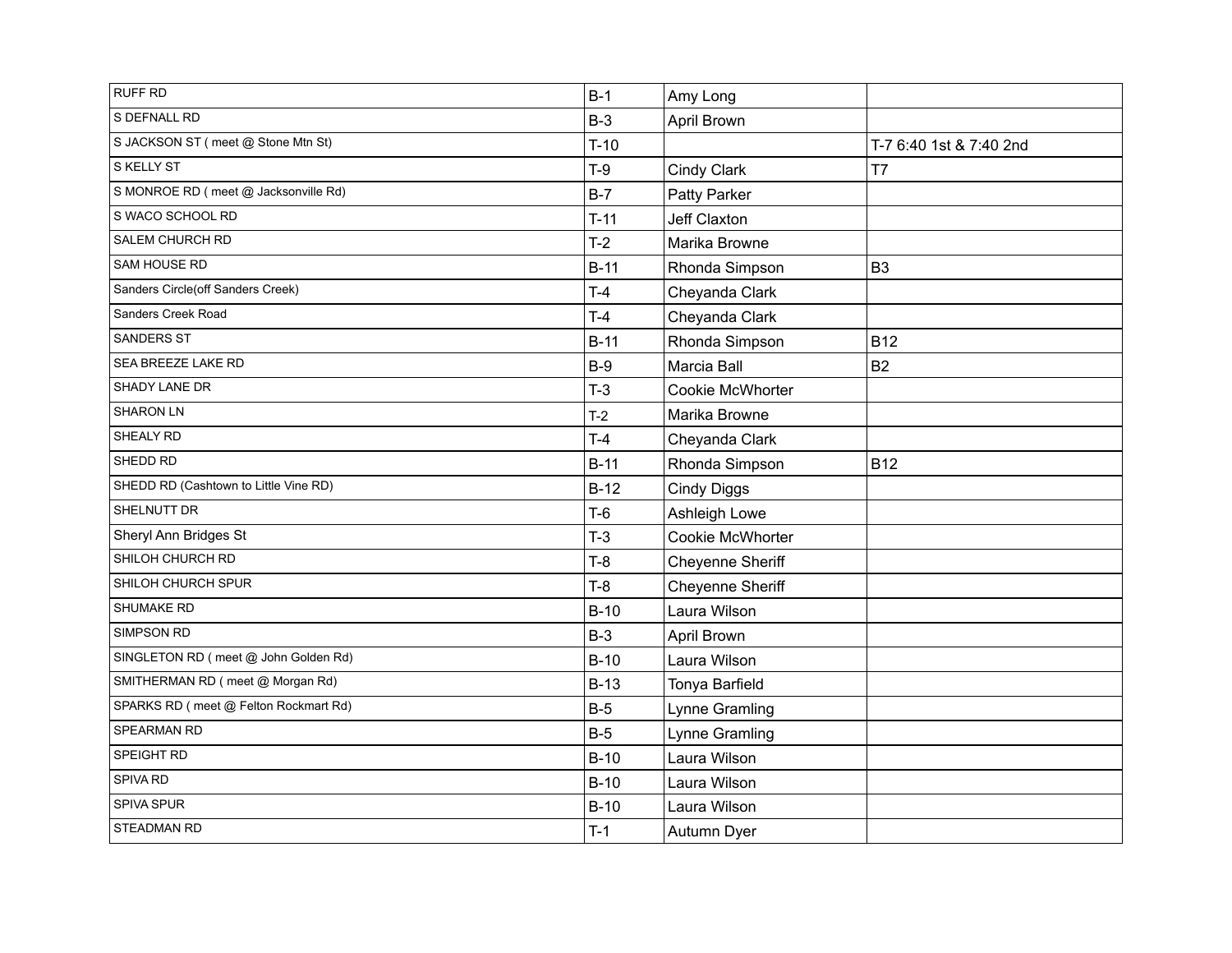| STEVE GARNER RD                                  | $B-5$  | Lynne Gramling        |                          |
|--------------------------------------------------|--------|-----------------------|--------------------------|
| STOFFEL DR                                       | $T-10$ |                       | T-8 6:40 1st & 7:40 2nd  |
| <b>STOKES ST</b>                                 | $T-10$ |                       | T-11 6:40 1st & 7:40 2nd |
| STONE CIR                                        | $B-7$  | Patty Parker          |                          |
| STONE MOUNTAIN ST                                | $T-10$ |                       | T-7 6:40 1st & 7:40 2nd  |
| <b>STONE RD</b>                                  | $B-7$  | Patty Parker          |                          |
| STONE ST ( meet @ W Atlanta St)                  | $T-9$  | Cindy Clark           | <b>B1</b>                |
| SUMMERVILLE RD                                   | $B-9$  | Marcia Ball           |                          |
| SUNSET LN                                        | $T-6$  | Ashleigh Lowe         |                          |
| SURRETT RD                                       | $T-2$  | Marika Browne         |                          |
| <b>SUSAN ST</b>                                  | $T-3$  | Cookie McWhorter      |                          |
| Susie Pope Rd                                    | $T-2$  | Marika Browne         |                          |
| SYLVAN TER                                       | $T-10$ |                       | T <sub>11</sub>          |
| TAB CREEK RD                                     | $B-4$  | John Butler           |                          |
| TALIAFERRO ST(from Arbacoochie to robertson Ave) | $T-9$  | Cindy Clark           |                          |
| TALIAFERRO ST(From Robertson Ave to Head Ave)    | $T-10$ |                       | T <sub>11</sub>          |
| TALLAPOOSA EAST CHURCH RD                        | $B-4$  | John Butler           |                          |
| TALLAPOOSA ST                                    | $B-6$  | Amy Connole           |                          |
| TALLAPOOSA ST Bremen                             | $T-6$  | Ashleigh Lowe         |                          |
| <b>TALLEY LN</b>                                 | $T-10$ |                       | T-5 6:40 1st & 7:45 2nd  |
| Temple Rd                                        | $B-11$ | Rhonda Simpson        |                          |
| TEN OAKS RD                                      | $B-5$  | Lynne Gramling        |                          |
| <b>THOMAS RD</b>                                 | $T-7$  | <b>Tiffany Rivera</b> |                          |
| THURMAN RD (meet @ Ga-100)                       | $T-8$  | Cheyenne Sheriff      |                          |
| TIFFANY CIR (meet @ John Allen Rd)               | $B-14$ | <b>Brandi Hughes</b>  |                          |
| TILLOTSON RD                                     | $B-12$ | <b>Cindy Diggs</b>    |                          |
| TINSLEY AVE (meet @ Business 27)                 | $B-6$  | Amy Connole           |                          |
| <b>TOLBERT RD</b>                                | $B-1$  | Amy Long              |                          |
| TREAT MOOUNTAIN RD                               | $T-1$  | Autumn Dyer           |                          |
| TRIPLE TREE RD                                   | $B-14$ | <b>Brandi Hughes</b>  |                          |
| TRUE GOSPEL RD                                   | $B-10$ | Laura Wilson          |                          |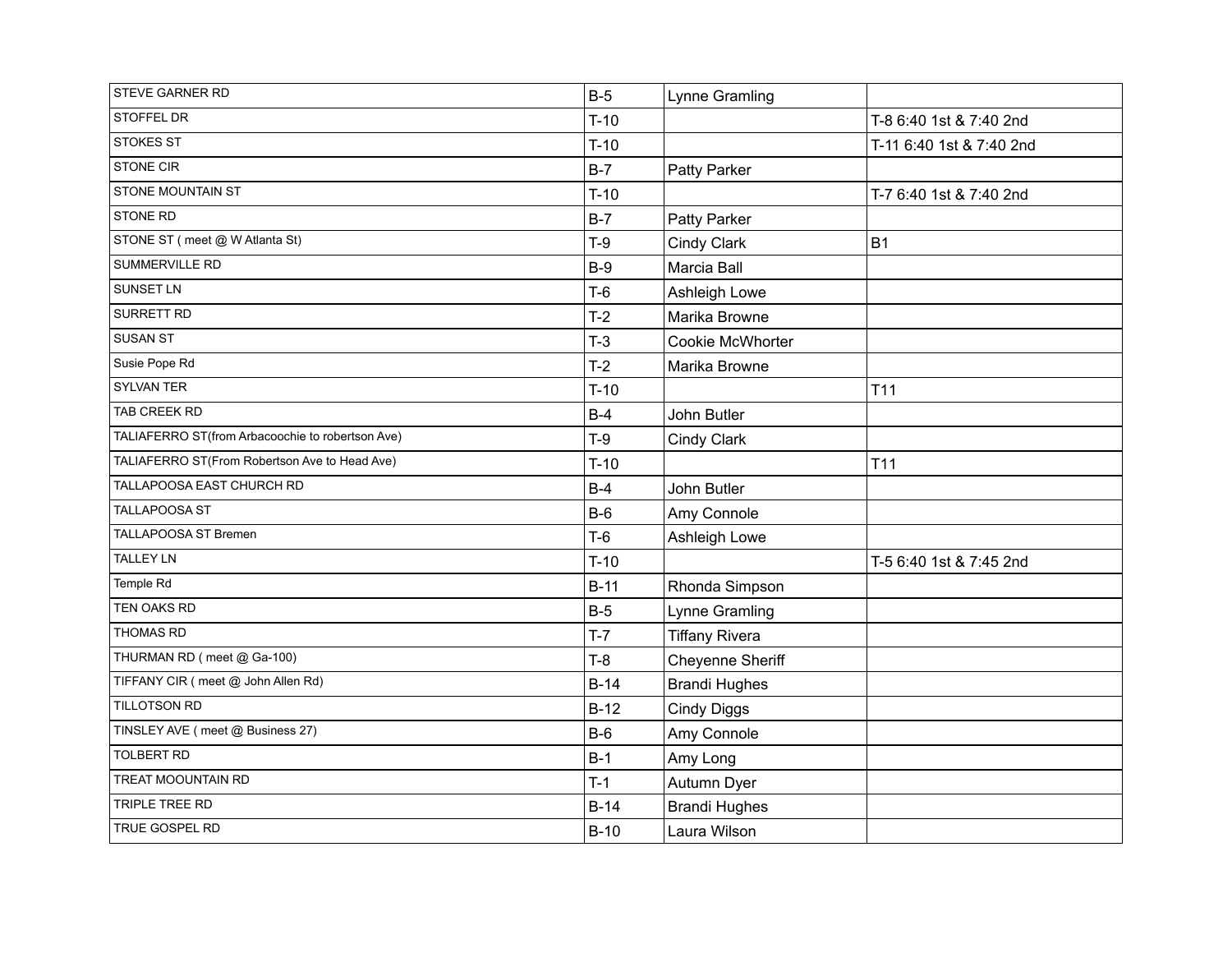| TURKEY CT ( meet @ Beaver Run Pavillain)      | $T-7$      | <b>Tiffany Rivera</b> |                         |
|-----------------------------------------------|------------|-----------------------|-------------------------|
| TURKEY TRL ( meet @ Beaver Run Pavillian)     | $T-7$      | <b>Tiffany Rivera</b> |                         |
| Twin Creek( meet @ Hurst Mill Rd)             | $B-14$     | <b>Brandi Hughes</b>  |                         |
| TWO ROCK RD (meet @ Beaver Run Pavillian)     | $T-7$      | <b>Tiffany Rivera</b> |                         |
| US HWY 27 (Carroll Co line to Oak Lake Rd)    | $T-6$      | Ashleigh Lowe         |                         |
| US HWY 27 (Oaklake Rd to Ga 120)              | $B-11$     | Rhonda Simpson        | <b>B14</b>              |
| US HWY 27 Ga-120 to Polk Co Line)             | $B-5$      | Lynne Gramling        |                         |
| US-78 (Cashtown Rd to Centre Point Rd)        | <b>B14</b> | <b>Brandi Hughes</b>  |                         |
| US-78 (Centre Point Rd to Carroll Co Line)    | $B-3$      | April Burnette        |                         |
| <b>VALLEY DR</b>                              | $T-10$     |                       | T-5 6:40 1st & 7:40 2nd |
| VALLEY RIDGE DR                               | $B-1$      | Amy Long              |                         |
| VAN WERT ST                                   | $B-6$      | Amy Connole           |                         |
| VAN WERT ST (accross from schools)            | $B-5$      | Lynne Gramling        |                         |
| VENABLE RD (meet @ Harmon Rd @ Candy Kitchen) | $B-3$      | April Brown           |                         |
| VERNER LN (meet @ Weatherly St)               | $B-6$      | Amy Connole           |                         |
| <b>VINES DR</b>                               | $T-2$      | Marika Browne         |                         |
| <b>VIRGINIA MORRIS RD</b>                     | $B-1$      | Amy Long              |                         |
| <b>VIRGINIA RD</b>                            | $B-10$     | Laura Wilson          |                         |
| W Alabama St                                  | $T-10$     |                       | T-7 6:40 1st & 7:40 2nd |
| W ATLANTA ST                                  | $T-9$      | Cindy Clark           | T7                      |
| W BROOKS BRIDGE RD (meet @ Coppermine RD)     | $B-1$      | Amy Long              |                         |
| W HEAD AVE (meet @ Business 27)               | $B-6$      | Amy Connole           |                         |
| W LIPHAM ST                                   | $T-9$      | Cindy Clark           | T7                      |
| W LYON ST                                     | $T-10$     |                       | T <sub>11</sub>         |
| W MILL ST                                     | $T-10$     |                       | T <sub>11</sub>         |
| Waco School Rd                                | $T-11$     | Jeff Claxton          |                         |
| WADDELL RD                                    | $B-10$     | Laura Wilson          |                         |
| <b>WADDELL ST</b>                             | $T-6$      | Ashleigh Lowe         |                         |
| WAGON TRAIL LOOP                              | $B-8$      | <b>TBD</b>            | B12 6:30 1st 7:45 2nd   |
| <b>WAGON TRAIL RD</b>                         | $B-13$     | Tonya Barfield        |                         |
| <b>WALKER ST</b>                              | $T-9$      | <b>Cindy Clark</b>    |                         |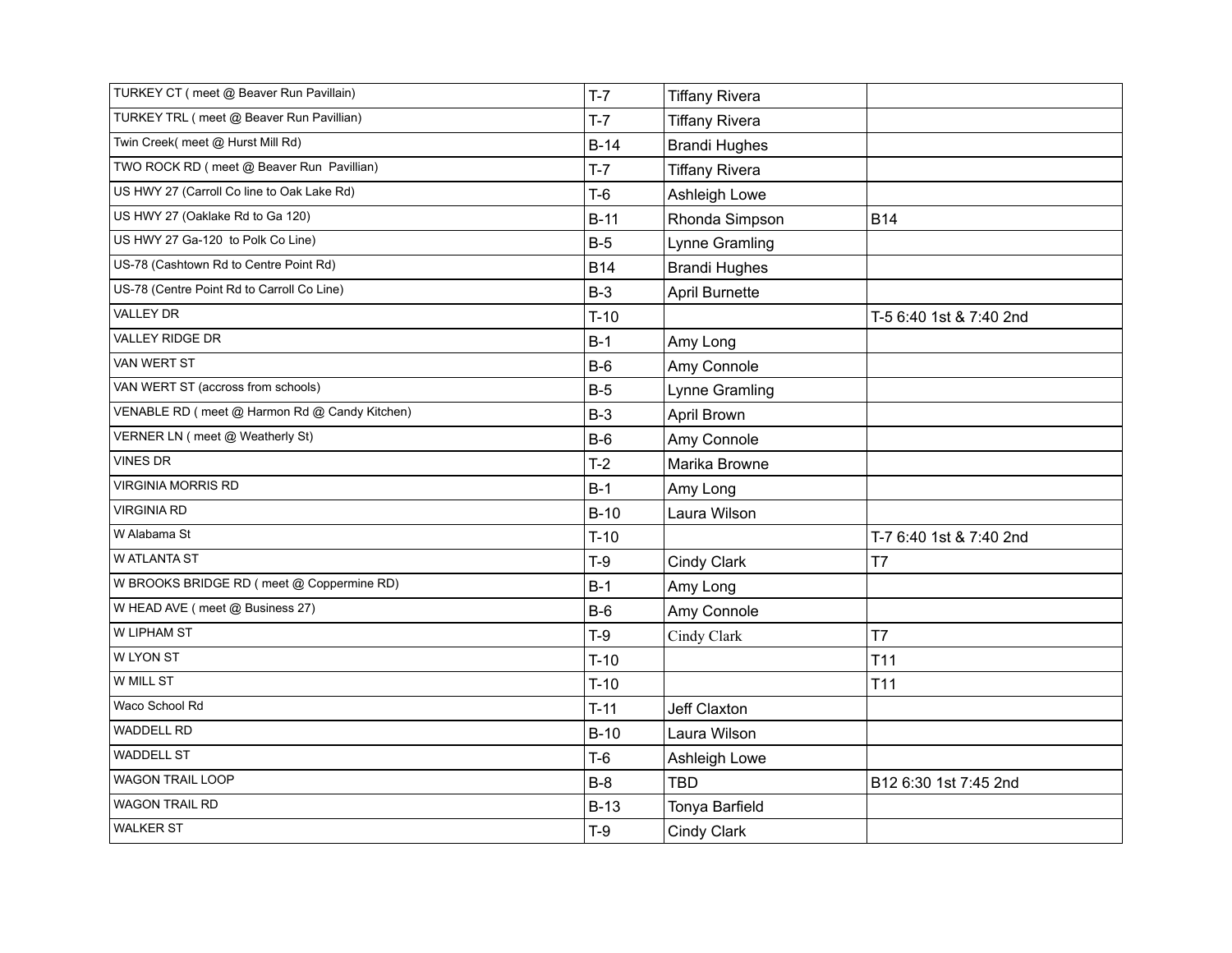| <b>WALL ST</b>                                    | $T-5$  | Jeanette Moss        |                         |
|---------------------------------------------------|--------|----------------------|-------------------------|
| <b>WALTON ST</b>                                  | $T-9$  | Cindy Clark          |                         |
| <b>WAREHOUSE ST</b>                               | $B-6$  | Amy Connole          |                         |
| WASHINGTON ST (meet at Cedartown Ave)             | $T-2$  | Marika Browne        |                         |
| <b>WATERFORD LN</b>                               | $B-11$ | Rhonda Simpson       | <b>B12</b>              |
| <b>WATERFORD RD</b>                               | $B-11$ | Rhonda Simpson       | <b>B12</b>              |
| <b>WATERWORKS RD</b>                              | $T-6$  | Ashleigh Lowe        |                         |
| <b>WATKINS RD</b>                                 | $B-7$  | Patty Parker         |                         |
| <b>WATSON ST</b>                                  | $T-10$ |                      | T-8 6:40 1st & 7:40 2nd |
| <b>WAYNE DAVIS DR</b>                             | $T-2$  | Marika Browne        |                         |
| <b>WC LEAGUE</b>                                  | $T-8$  | Cheyenne Sheriff     |                         |
| WEATHINGTON RD (meet at Loftus)                   | $B-2$  | Nancy Hyatt          |                         |
| <b>WEATHERLY ST</b>                               | $B-6$  | Amy Connole          |                         |
| WEAVER STREET (meet @ Holly St)                   | $B-6$  | Amy Connole          |                         |
| <b>WEDDINGTON RD</b>                              | $B-2$  | Nancy Hyatt          |                         |
| WEGER RD (Meet at Corinth Poseyville Rd)          | $B-8$  | Adriana Pinder       | B-11 6:30 1st 7:45 2nd  |
| WELCOME HILL CHURCH RD                            | $B-8$  | Adriana Pinder       | B-6 6:00 1st 7:00 2nd   |
| <b>WELDON RD</b>                                  | $B-9$  | Marcia Ball          | <b>B2</b>               |
| WELLS RD (meet @ Tallapoosa East Ch Rd)           | $B-4$  | John Butler          |                         |
| <b>WESLEY CAMP RD</b>                             | $B-7$  | Patty Parker         |                         |
| WESLEY CAMP TRAILOR PARK                          | $B-7$  | Patty Parker         |                         |
| <b>WESTBROOK RD</b>                               | $B-14$ | <b>Brandi Hughes</b> |                         |
| WESTMORELAND LAKE DR                              | $B-6$  | Amy Connole          |                         |
| <b>WESTMORELAND RD</b>                            | $B-6$  | Amy Connole          |                         |
| White Rock Dr                                     | $T-3$  | Cookie McWhorter     |                         |
| WHITE ST                                          | $T-9$  | Cindy Clark          | T <sub>3</sub>          |
| WHITE ST (Temple)                                 | $B-13$ | Tonya Barfield       |                         |
| <b>WHITTON RD</b>                                 | $B-8$  | Adriana Pinder       | B <sub>3</sub>          |
| WILDCAT RD (Pope Lake Rd Poplar Springs Rd)       | $T-2$  | Marika Browne        | B-3 6:40 1st 7:55 2nd   |
| WILDCAT RD (Crossroads Church Rd to Pope Lake Rd) | $T-1$  | Autumn Dyer          |                         |
| <b>WILKS ST</b>                                   | $T-10$ |                      | T7                      |